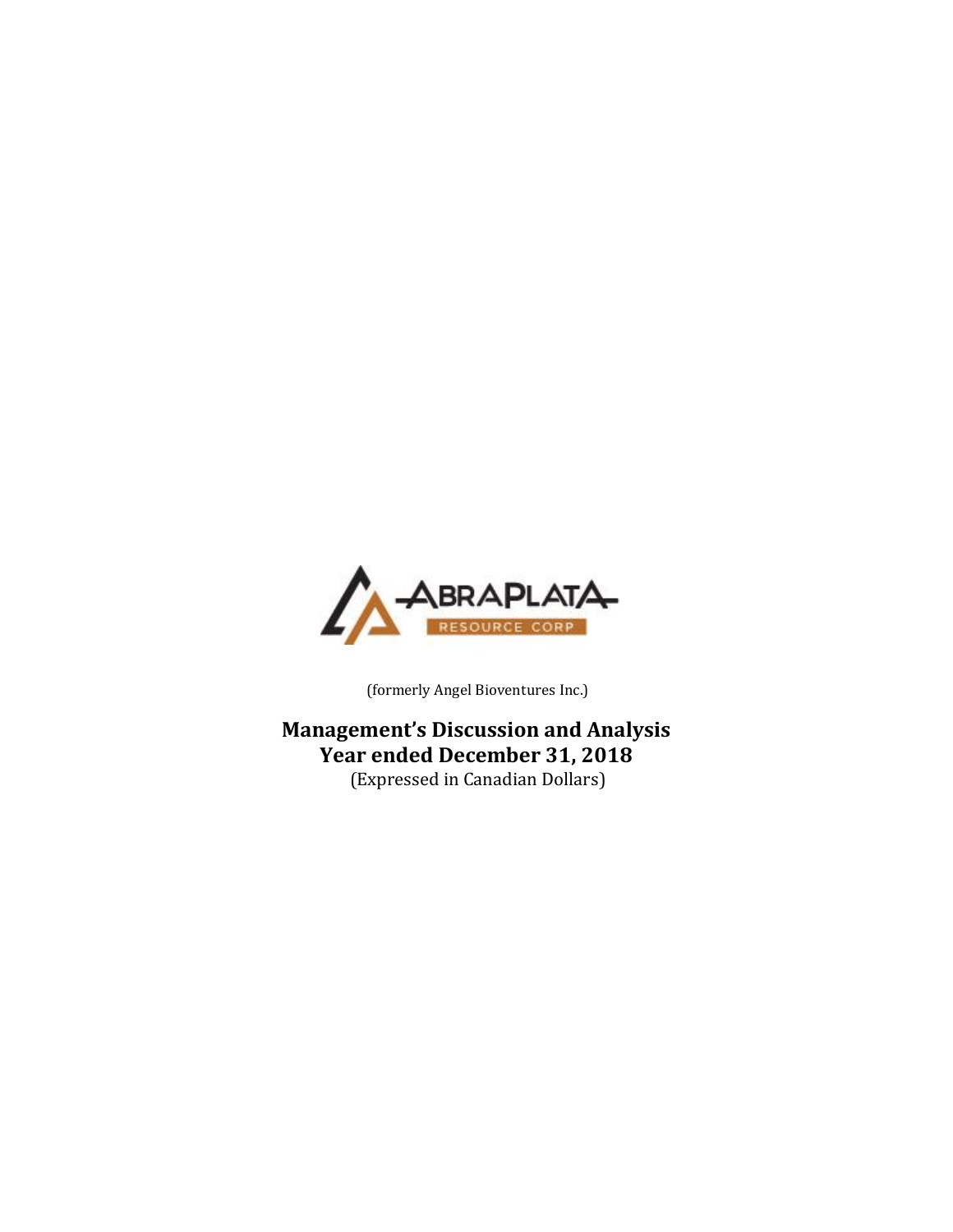*This Management's Discussion and Analysis ("MD&A") of AbraPlata Resource Corp. should be read in conjunction with the Company's consolidated financial statements and related notes for the year ended December 31, 2018. All dollar amounts included in this MD&A are expressed in Canadian Dollars unless otherwise noted. The information contained within this MD&A is current to April 30, 2019.*

# **1. OVERVIEW**

AbraPlata Resource Corp. (formerly Angel Bioventures Inc.) (the "Company" or "AbraPlata") was incorporated on August 31, 1993 under the Alberta Business Corporations Act. On September 30, 2015, the Company's incorporation jurisdiction was moved to British Columbia. The Company's registered office is located at Suite 303, 750 West Pender Street, Vancouver, BC, V6C 2T7. The Company changed its name to Angel Bioventures Inc. on August 28, 2013. On March 23, 2017, the Company changed its name to AbraPlata Resource Corp.

On September 16, 2016, the Company signed a binding Letter of Intent ("LOI") with Huayra Minerals Corporation ("Huayra"). The LOI sets out the key terms of the proposed acquisition by the Company of 100% of the issued and outstanding securities of Huayra.

Huayra is a mineral exploration and development company engaged in the acquisition, exploration and development of mineral resource properties in Argentina. Huayra has an agreement (the "SSRM Agreement") with SSR Mining Inc. ("SSRM") to acquire an indirect 100% interest in the Diablillos and Aguas Perdidas (previously known as "M-18") properties in Salta and Chubut Provinces, Argentina. Huayra also has rights in the Cerro Amarillo project in the Province of Mendoza, Argentina.

On November 15, 2016, the Company and its wholly-owned subsidiary, 1096494 BC Ltd., entered into a definitive merger agreement (the "Merger Agreement") with Huayra. As per the terms of the Merger Agreement, Huayra and 1096494 BC Ltd. amalgamated (the "Amalgamation") and the amalgamated company became a wholly-owned subsidiary of the Company. Pursuant to the Amalgamation, the Company acquired all of the issued and outstanding Class A common shares of Huayra in exchange for a like number of common shares of the Company. The Amalgamation was an arm's length transaction and constituted a "reverse takeover" pursuant to the policies of the TSX Venture Exchange (the "Exchange"). Pursuant to the terms of the Merger Agreement, the Company undertook a concurrent financing of \$2,863,099 to meet the initial listing requirements of the Exchange (the "Concurrent Financing").

The Amalgamation became effective on April 24, 2017. In this regard, the Company entered into an agreement with SSRM providing for the Company's assumption of all of Huayra's obligations under the SSRM Agreement. Such obligations include, but are not limited to, SSRM's right under the SSRM Agreement to: (i) a free carried equity interest in the Company until the completion of a public offering of US\$5,000,000 or more (the "Anti-Dilution Right"); (ii) participate in future equity financings to maintain its ownership level in the Company for as long as SSRM continues to hold more than ten percent of the then issued and outstanding shares of the Company on a non- diluted basis; (iii) receive cash payments of approximately US\$1,500,000 over the first two years and US\$12,500,000 over the following three to five years; and (iv) a 1% net smelter returns royalty on production from each of the properties.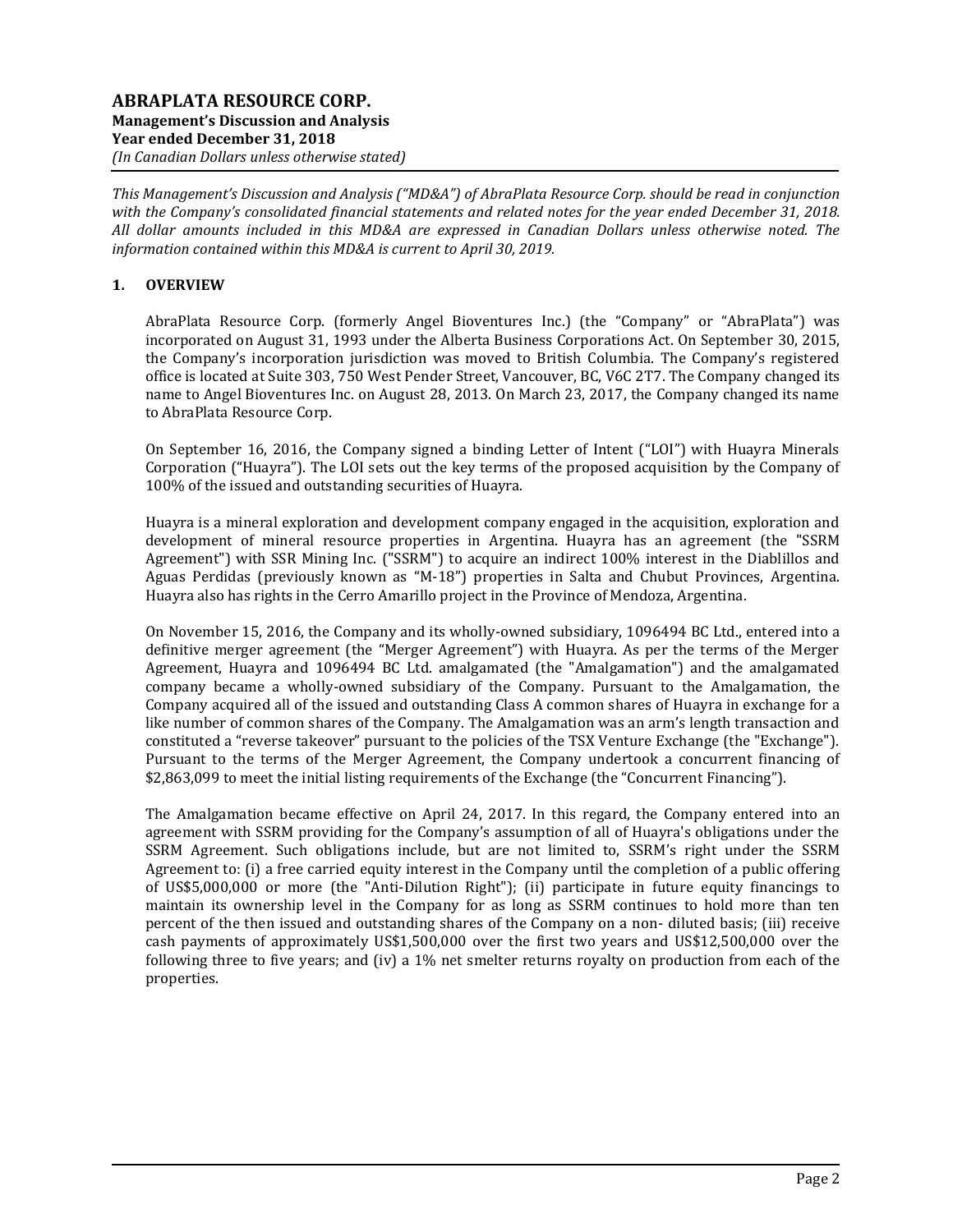## **2. EXPLORATION AND EVALUATION**

#### **Diablillos Project**

The Diablillos project covers an area of  $79 \text{km}^2$  in the Salta Province of northwestern Argentina and hosts epithermal precious metal mineralization in a number of mineral occurrences. The main deposit is known as Oculto, and this Ag-Au deposit is surrounded by various satellite occurrences including the Fantasma Ag-rich zone. To the north of Oculto lies the Cerro Viejo – Cerro Blanco Cu-Au mineralized zone and its related Northern Arc of Au-rich occurrences.

The Diablillos project was acquired by the Company from SSRM in 2016. Until February 2018 SSRM retained 19.9% of the equity in the Company. Pursuant to the Anti-Dilution Right, previously whenever the Company issued common shares to third parties, it was obliged to issue additional common shares to SSRM, without payment, sufficient for SSRM to maintain a 19.9% equity interest in the capital of the Company. SSRM retains an equity participation right under the SSR Agreement which entitles SSRM to participate in future transactions in which the Company issues equity securities for cash or non-cash consideration.

The Diablillos project lies within the border zone between the Province of Salta and the Province of Catamarca. For many years, the definitive border line between Salta and Catamarca has been in dispute and the Diablillos project falls within territory claimed by both provinces. In 1984, the government of Salta granted mineral rights to the Diablillos project to one of the Company's predecessors-in-title. In the early 2000s, the government of Catamarca granted overlapping mineral rights in the same area, to a third party, thereby creating the potential for conflicting titles pending the resolution of the border dispute, a matter falling within the jurisdiction of the federal government under the Constitution of Argentina. Additional details respecting the provincial border dispute and the potentially conflicting titles to the Diablillos project can be found in the Company's Filing Statement dated March 1, 2017, a copy of which is filed under the Company's profile on SEDAR [\(www.sedar.com\)](http://www.sedar.com/).

The Company has reached an agreement with the shareholders of Minera Cerro Bayo SA ("Cerro Bayo"), the owner of the conflicting mineral rights granted by the government of Catamarca, to acquire a 100% equity interest in Cerro Bayo, thereby indirectly acquiring ownership and control of the conflicting mineral interests. As consideration, the Company will pay US\$ 3,325,000 in cash and issue 500,000 common shares of the Company to the shareholders of Cerro Bayo in instalments over a five-year period.

## **Diablillos – Oculto Main Mineralized Zone**

The Oculto deposit, contains the majority of the Indicated Resources known from the project which, as recently estimated by Roscoe Postle Associates Inc ("RPA"), amount to 27.1 million tonnes at a grade of 93.1 g/t Ag and 0.84 g/t Au and containing 80.9 million oz Ag and 732k oz Au (i.e., 136 million oz AgEq or 1.8 million oz AuEq). AbraPlata completed a Preliminary Economic Assessment ("PEA") in March 2018.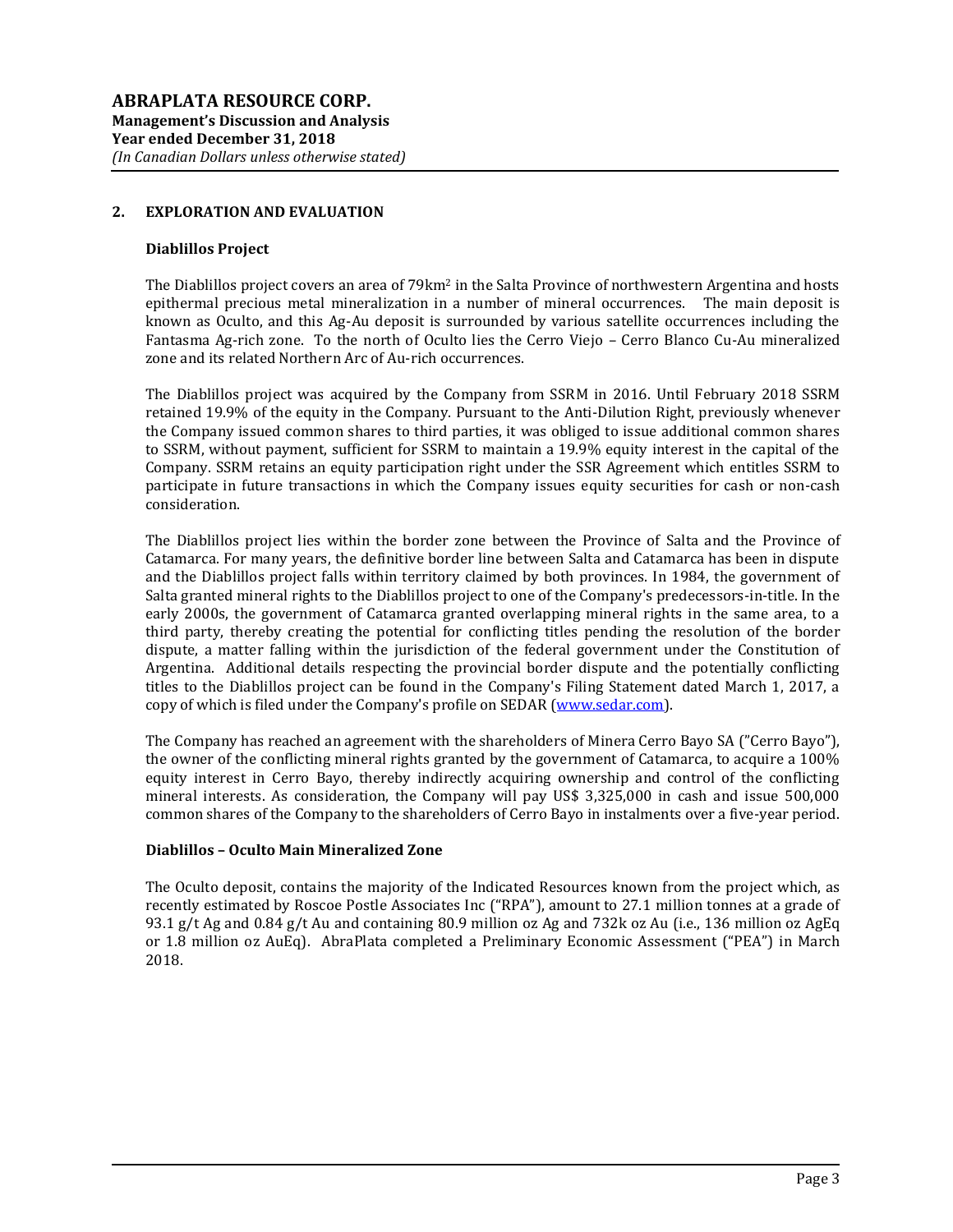## **Diablillos - Oculto Gold-Rich Zone**

A recent review of the geology and drill core by AbraPlata's consultant geologist has resulted in a new interpretation of the extent and grade of the Au-dominant mineralization in the basement rocks of the Oculto deposit. The higher grades and large width of this zone highlights the considerable potential for delineating additional Au-rich mineral resources in Oculto and the Company plans to drill additional holes into this zone (the "High Grade Gold Zone") in the near future.

The High Grade Gold Zone is centered on drill hole DDH-97-007A which intersected 2.7g/t Au and 15.6g/t Ag over 108m (from 197.2 meters down the hole), including 16.7g/t Au & 39.2g/t Ag over 10.6m (from 210 meters to 220.6 meters) in which a single sample returned 90.7g/t Au over 1.1 meters. The Au-rich zone measures approximately 600 meters by 50 meters and lies both within the "regolith" breccia and below it in the basement, which has not been extensively drill tested. Furthermore, the zone is coincident with the recently identified structure that controls both the geometry and overall NE-SW trend of the Oculto deposit as a whole.

Metal zonation within the mineralized zones at Oculto ranges from Au (or Au-Cu) in the feeder veins in the basement rocks to Au-Ag and then Ag-Au in the bulk of the disseminated body hosted by the overlying volcanics to Ag-only higher up in the sequence. It is also clear from mapping outcrop and road cut and/or drill pad exposures that there is a strong structural control on mineralization and associated alteration, and that most of these control structures trend NE-SW and have near vertical dips. Both gold and silver mineralization appear to expand spatially where the steeply dipping structures intersect the basement/volcanic contact. In some cases, this expansion is also coextensive with a "regolith" conglomerate on the basement contact. However, this regolith blanket appears to be dramatically thickened in a NE-SW trending trough and is coincident with the dominant controlling structure and where this intersects the basement contact. It is possible that the regolith conglomerate is actually a misinterpretation of a hydrothermal breccia at the contact of the basement and steeply dipping control structures. In any case, this zone has a strong influence on the enhancement of mineralization both spatially and with respect to better gold grades.

## **Diablillos - Preliminary Economic Assessment**

A Preliminary Economic Assessment was completed and the conclusions published in a news release dated March 2, 2018. This was followed by a Technical Report which was filed on SEDAR on April 16, 2018. The Report is entitled "Technical Report on the Diablillos Project, Salta Province" and was authored by independent Qualified Persons at Roscoe Postle Associates Inc. and prepared in accordance with National Instrument 43-101.

Given the positive economic results presented in the report, RPA recommends that the project be advanced to the next stage of engineering study and permitting. The Report proposes that open pit mining be carried out by contractor as a conventional truck and shovel operation on two pits at Diablillos, the larger Oculto pit and the smaller Fantasma open cut. A conventional silver processing plant, incorporating crushing, grinding, agitated vat leaching, and precipitation of the precious metals by Merrill-Crowe, has a design throughput of 6000 tonne per day.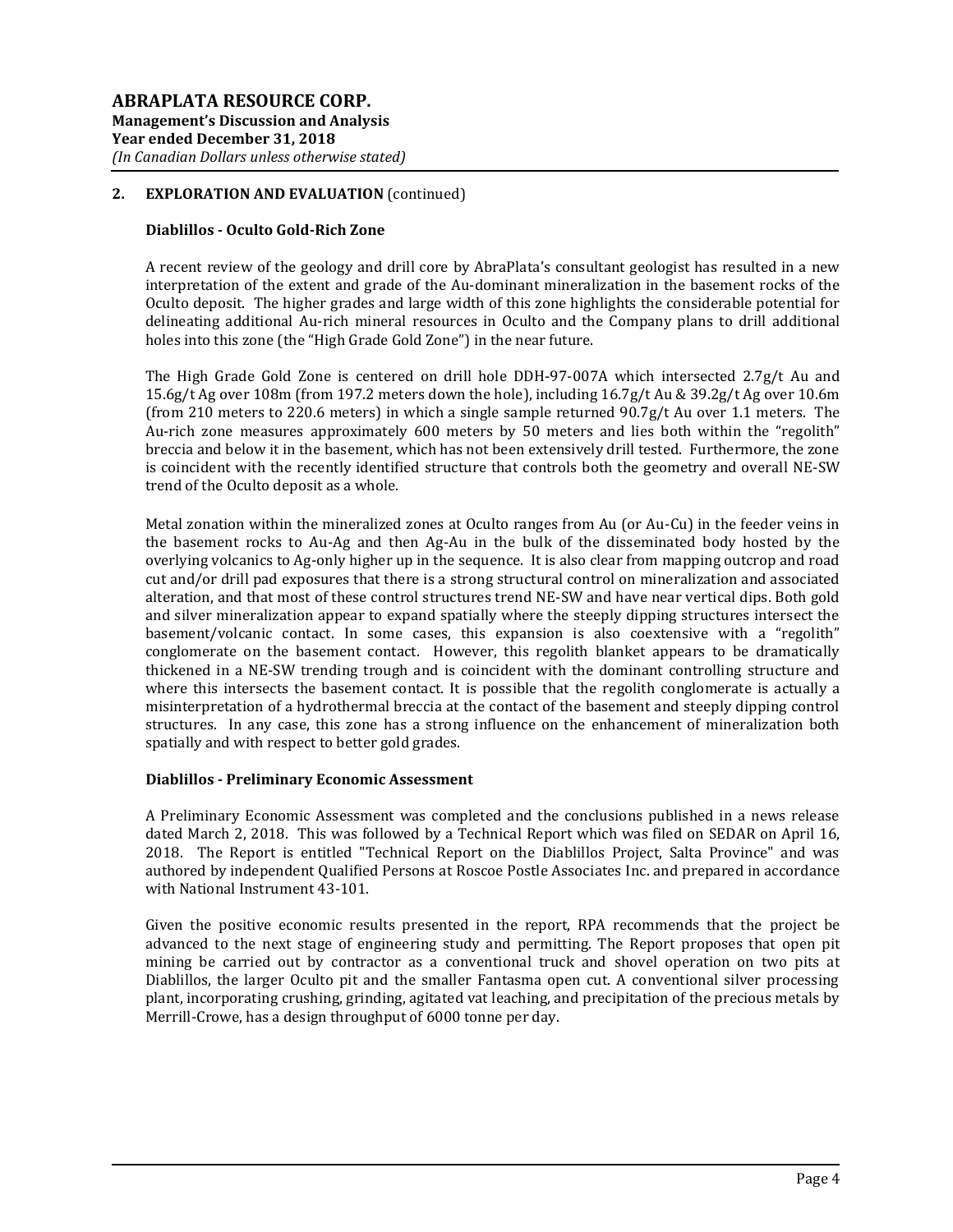The Project achieves an undiscounted pre-tax cash flow of US\$639 million (after-tax cash flow of US\$391 million) over mine life, and an after-tax Net Present Value ("NPV") at a 7.5% discount rate of US\$212 million assuming US\$20 per ounce silver and US\$1,300 per ounce of gold. The after-tax Internal Rate of Return ("IRR") is 30.2%, and the project achieves a simple payback after 3.1 years of production.

The project is expected to have a mine life of eight years after a preproduction period of 18 months and is estimated to produce  $9.8$  million silver-equivalent<sup>1</sup> ounces per year at an average All-in Sustaining Cost of US\$7.52 per silver-equivalent ounce. Initial Capital has been estimated at US\$293 million.

While the Diablillos project already has a substantial mineral resource due to 87,711 meters of historical drilling, the Report acknowledges that additional exploration potential exists in many localities at Diablillos. AbraPlata is currently evaluating drilling campaigns at the following locations:

- In-pit drilling of resources within the Oculto pit, as some areas are categorized as waste due to insufficient drill density;
- Definition drilling of near-surface silver and gold mineralization at the Fantasma, Laderos, and Alpaca satellite deposits to the main Oculto deposits;
- Drilling of the high-grade gold zone beneath the current pit shell at Oculto; and
- Further definition of the high-grade silver zone ("Enriched Silver Zone") by increasing the resolution of existing wire frame models through relogging of existing holes and augmenting the drilling where necessary.

The High-Grade Gold Zone and the Enriched Silver Zone are of particular interest as they have the possibility of significantly impacting the growth potential of the resources that will be considered for the PFS. In particular, the Enriched Silver Zone lies approximately 100 meters below the surface and has an altitude that mimics the surface topography. Given that ground water levels in most drill holes are generally encountered at depths of about 100 meters, the Enriched Silver Zone, which is defined by a >300g/t Ag grade shell, is being interpreted as a potential supergene zone with obvious implication for ongoing exploration. Furthermore, the Enriched Silver Zone significantly impacts the production profile in the PEA because this zone is mined in Years 2 and 4. With respect to the High-Grade Gold Zone, it is located in the lower part of the Oculto deposit, largely in the basement, and centered on drill hole DDH-97-007A as described above.

The High-Grade Gold Zone comprises at least two, sub parallel, gold-rich zones measuring over 600 meters in length and, in places, over 50 meters in width, and is coincident with the recently identified structures that controls both the geometry and overall NE-SW trend of the Oculto deposit as a whole. Because mineralization at Diablillos is of a high sulphidation epithermal nature, the high-grade gold rich zone can be expected to persist to considerable depths.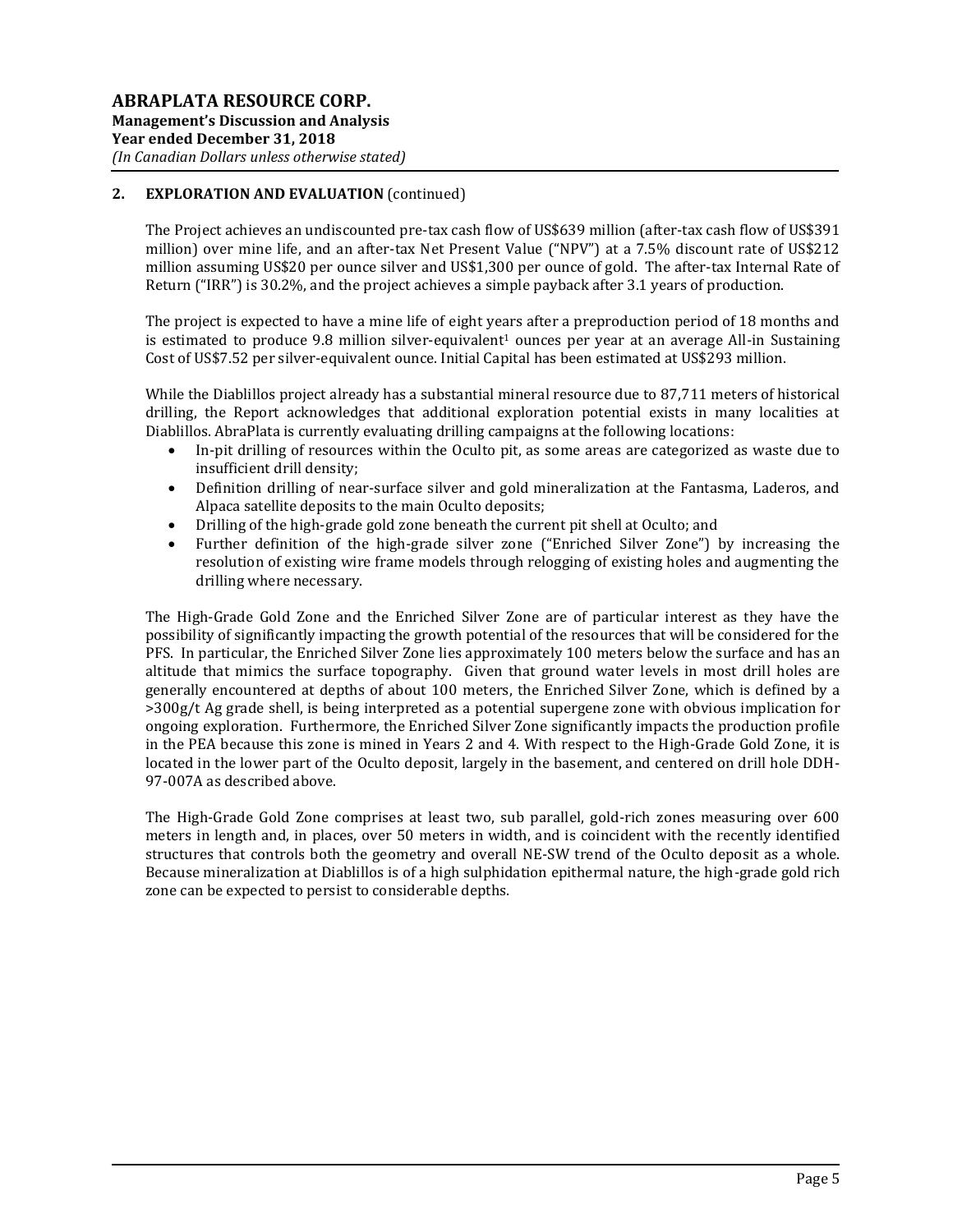#### **Diablillos - Fantasma Zone**

The Fantasma Zone is one of a number of mineral occurrences on the project and lies approximately 800 meters west of the Oculto Deposit. Silver-rich mineralization at Fantasma outcrops at surface beneath a thin veneer of alluvium and was identified by SSRM in 2012 from sampling done in five trenches over the Fantasma area. SSRM followed up with three diamond drill holes angled at 60° and intersected mineralization in all three holes.

Between June and September 2017, AbraPlata drilled 3,048 meters in 27 drill holes at Fantasma.

The mineralization at Fantasma appears to be confined to two gently dipping, stacked layers some 20 meters and 10 meters in thickness respectively as indicated by hole DDH-12-126 which intersected 24.1 meters @ 117.6g/t Ag in the upper zone and 11.7 meters @ 185.6g/t Ag in the lower zone. AbraPlata's hole DDH-17-128, which was drilled vertically and intersected mineralization grading 98.3g/t Ag over 52.0 meters, indicates that the two stacked layers may be merging to the west.

#### **Diablillos - Growth Potential in the Northern Arc**

Several mineral occurrences located in an arc from Cerro Viejo through to Corderos have been identified to likely contain satellite gold resources that maybe mined in advance of or in conjunction with the Oculto Deposit. All of these prospects - Cerro Viejo, Cerro del Medio, Morro Eco, Pedernales and Corderos - are part of a structural array dominated by ENE and NW structures that dip 70-80 degrees north. The ENE structures are invariably thicker with better breccia development.

Cerro Viejo has good potential for a large-scale low-grade gold orebody in porphyry style stockwork and hydrothermal breccia styles, and the large breccia pipe immediately SE of Cerro del Medio Oeste is an attractive target that has not been drill tested. The Cerro del Medio Oeste prospect is a WNW trending zone of crackle breccia hosted entirely within megacrystic granite. Alteration is generally silica dominant near the core of the structure fading out to alunite dominant near the margins of the crackle breccia. The main WNW structure has a number of NE trending splays that appear to be tension veins. This suggests sinistral strain at the time of mineralisation. As a result, W or WSW deviations or splays in structures of this orientation are likely to be dilatational and best mineralised.

In the Pedernales Sur prospect the mineralization in the wider area follows a NW trending structure and individual prospects are generally ENE to ESE splays off the main NW trend. The prospect itself occurs where the NW trending structure crosses the Pedernales Fault and hence into Andesitic volcanic host rocks. The Trucha prospect appears to be a small zone of strong alunite-silica alteration in a vaguely bedded lithic tuff. More systematic sampling is justified at this prospect as it is for Suri and Pedernales Norte prospects that appear to have similar styles of stratigraphically controlled mineralization.

The Corderos prospect is a linear, structurally controlled hydrothermal breccia with a near vertical dip. This structure has been poorly tested by previous drilling, however a small number of intercepts have returned high gold grades. Better targeted drilling could outline a significant high-grade resource in this structure. There is a NNE trending zone immediately north of the main target that probably warrants a few exploratory holes as well.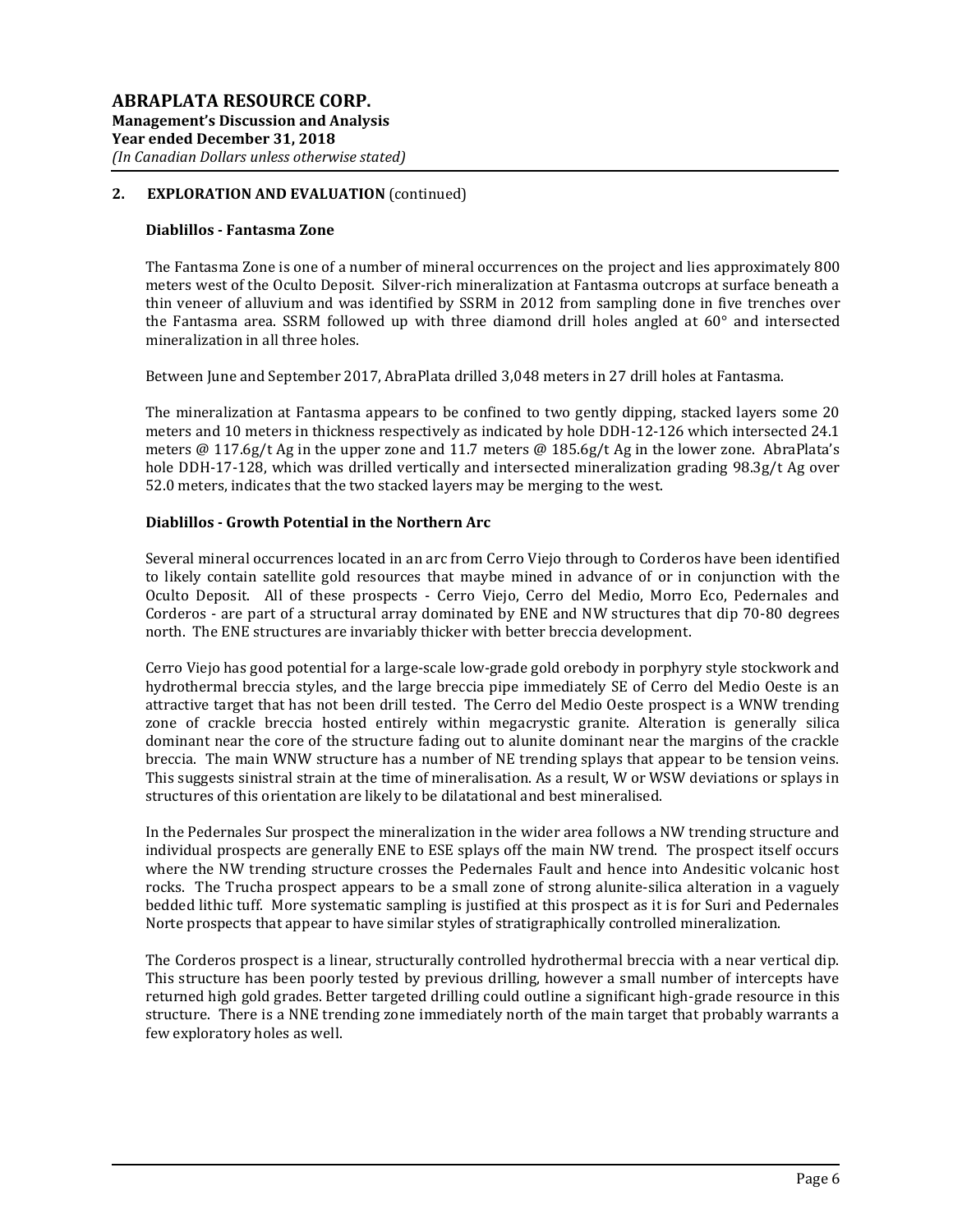The Vicuña prospect is a good example of how structures behave in all three significant rock groups: basement; andesitic volcanic and volcaniclastic sediments. In the basement, the Vicuña structure is a well-defined hydrothermal breccia with a narrow halo of strong silica-alunite alteration. In the andesitic volcanics, the central structure is similar, except that it is enclosed by an extensive volume of grey argillic alteration. In the volcaniclastic host, the Vicuña structure feathers out into a series of fracture zones and crackle breccias with minor jarosite/alunite infill, intense silica-alunite alteration spreads out into the permeable volcaniclastic sediments for +100 meters either side of the structure. A number of high grade gold intercepts from previous drilling (2012) suggest that a significant resource could be defined in the central structure with additional drilling.

The extensive area of silica-alunite alteration in the volcaniclastic rocks adjacent to the structure suggests the possibility of a large volume of ore with an attractive strip ratio. Additional rockchip sampling is required to assess the grade of this style of mineralization.

## **Diablillos -Newly Identified Breccia Zones**

The most recent geological mapping undertaken by the Company's consulting geologist has identified new hydrothermal breccia zones and extended those that already known. The presence of these hydrothermal breccia zones opens up the potential for additional high-grade gold mineralization in the basement lithologies both below, as well as lateral to, the currently defined Oculto silver-gold deposit in the overlying volcanics. It also begs the question of whether Diablillos will ultimately prove to be a primary silver deposit with gold roots or a gold deposit with a silver cap. In order to answer this question, the Company will need to conduct additional drilling.

The newly identified group of breccias lies immediately east of the main Oculto deposit and includes the Nebulosa, Concepcion, and Enigmatica breccia zones. These breccias have identical style and alteration to the breccias that host high grade gold mineralization in the basement beneath the Oculto deposit as well as to a surface analogue occurrence directly to the south of Oculto. The breccias have surface expressions and internal textures that indicate that they are structurally controlled, planar to lenticular bodies up to 40 meters wide and 500 meters long.

## **Diablillos – Applicability of Underground Mining Methods**

The Company has conducted a review of historical drill data to determine if higher grade silver and gold zones could potentially be exploited using underground mining methods. An underground mining approach could entail significantly less initial capital than the large open pit approach contemplated in the Company's 2018 PEA on the Diablillos project. The review follows the identification by the Company's consulting geologist that high grade mineralized cores are strongly correlated with steeply dipping, tabular hydrothermal breccia bodies in the main Oculto deposit. More specifically, mineralization appears to be controlled by NW- and NE-trending structures along which tabular zones of hydrothermal breccia have been developed that, in turn, host the high-grade mineralization.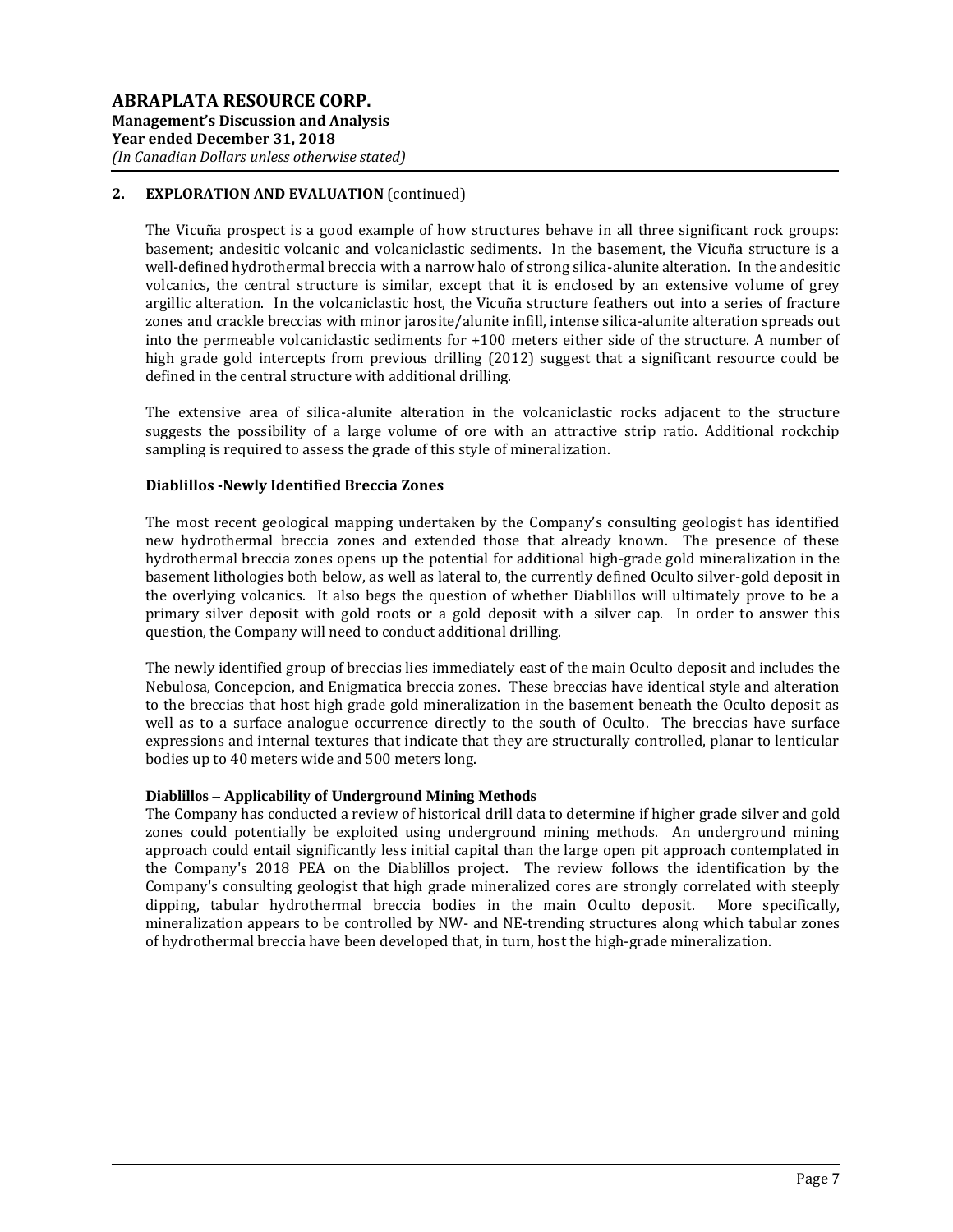To date, six specific breccia zones have been identified at Oculto: Main Breccia Zone; Cross Breccia Zone; East Breccia Zone; West Breccia Zone; NW Breccia Zone; and North Breccia Zone. The Main Breccia Zone and the Cross Breccia Zone have an estimated strike extent of at least 800 meters. The East and West Zones have strikes of 650 meters and 450 meters, respectively. The Main and Cross Breccia Zones form a continuous zone of mineralization which extends for more than 1000 meters, and a significant vertically dipping pipe-like body over 80 meters in diameter and extending some 150 meters in depth lies at the intersection of the Main and Cross Zones. This mineralized plug is open at depth. Likewise, the general lack of drilling below the current PEA pit shell together with the results of few deep holes that have been continued below the current pit depth indicate the considerable potential for the definition of additional resources at depth in the basement rocks.

Given the fact that mineralization at Oculto is of an epithermal, high sulphidation nature, mineralization may extend for hundreds of meters below the current pit shell. This creates the potential of increasing resources from Oculto significantly, especially gold resources. High grade Au-rich zones are associated with hydrothermal breccias at the interface of the basement rocks with the overlying volcanics and volcaniclastics and confined to tight structures within the basement. Oculto has multiple characteristics of a gold deposit with a silver cap.

Elevated levels of gold and silver mineralization occur in a zone that is 5 to 30 meters in thickness and situated approximately 90 to 120 meters below current topography and just below the current water table, which lies about 80 meters below the surface. This enriched mineralized zone has been interpreted as a supergene enrichment zone developed just below the water table during emplacement. Numerous high-grade gold and silver drill intercepts have been encountered in this zone with grades reporting over 300g/t AgEq.

An Au-rich zone lies at an angle to the Ag zone, and is generally better developed at depth. Much of the gold in this zone is hosted by breccia bodies both within the NE-trending structures and also in breccias developed at the intersection of the basement rocks and overlying volcanics and volcaniclastics. At depth, gold generally occurs in the vicinity of the oxide-sulphide interface and is interpreted to represent hypogene mineralization.

The implications from the improved geological understanding of the Oculto deposit are that the nearvertical breccia bodies are largely untested at depth and Oculto has the potential to host high grade gold mineralization below the current mineral resource. An underground option may indicate a processing plant of reduced capacity and increased recoveries due to a higher-grade feed, and would require less capital. In addition, significant pre-stripping of waste material would no longer be necessary, resulting in savings and the high-grade zones at depth can then be tested from underground. Furthermore, in the event that Oculto as an underground operation, then the potential high-grade gold mineralization at depth becomes more compelling than in an open pit approach. While the open pit approach to Diablillos remains a viable option, the Company plans to conduct additional work to assess if an underground mining approach that is less capital intensive may be a viable alternative and if a PEA on such a scenario is warranted.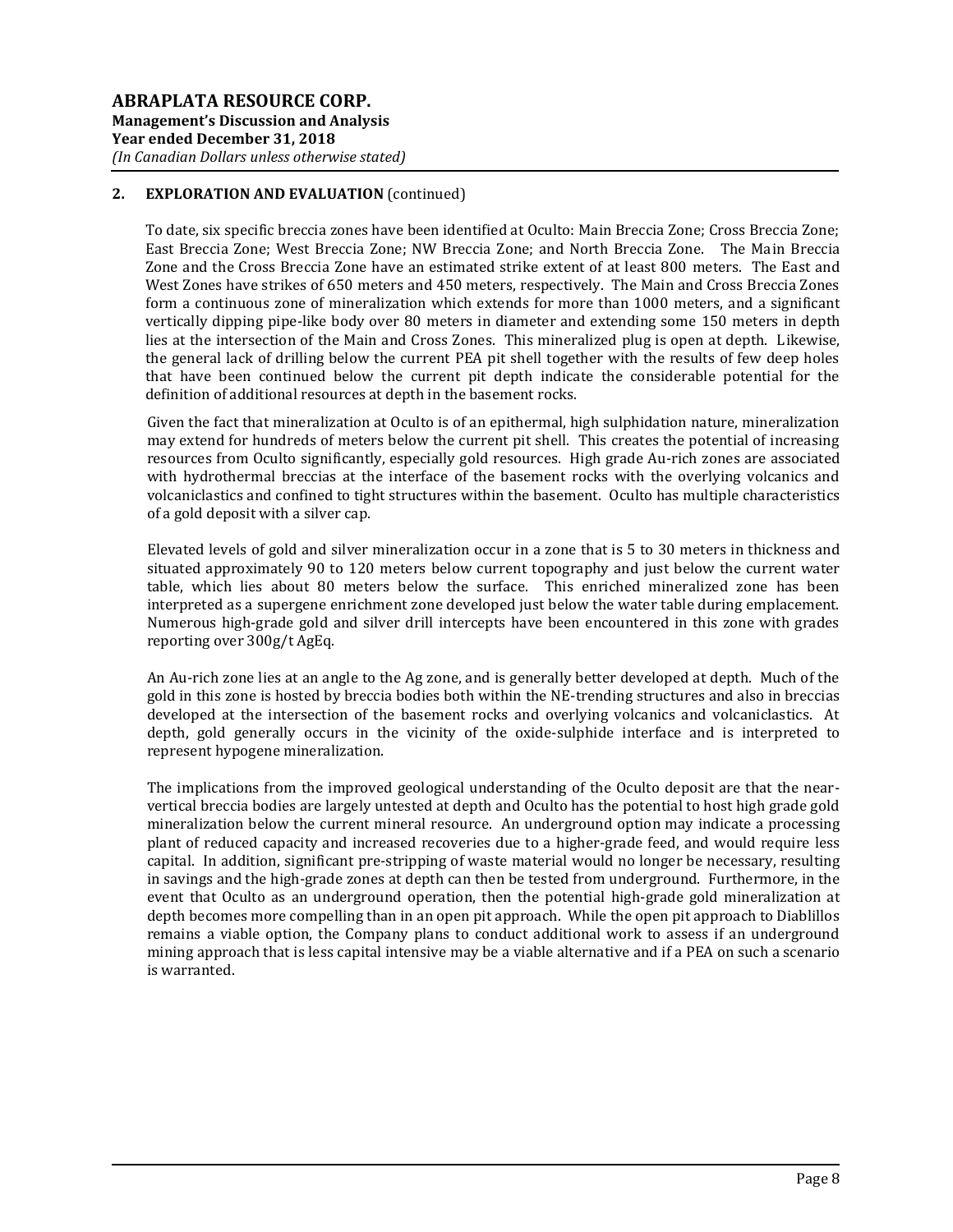# **3. SELECTED ANNUAL AND QUARTERLY INFORMATION**

For the year ended December 31, 2018, fifteen months ended December 31, 2017 and year ended September 30, 2016:

|                                   | <b>Year ended</b> | <b>Fifteen months</b> |             | <b>Year ended</b> |               |
|-----------------------------------|-------------------|-----------------------|-------------|-------------------|---------------|
|                                   | December 31,      | ended December        |             |                   | September 30, |
|                                   | 2018              |                       | 31, 2017    |                   | 2016          |
| Net (loss) income for the period  | (3,320,576)       |                       | (7,733,181) | \$                | 2,296,288     |
| Basic and diluted earnings (loss) | \$<br>(0.06)      |                       | (0.17)      | \$                | 0.32          |
| per share                         |                   |                       |             |                   |               |
| Total assets                      | \$<br>4,005,824   | S                     | 4,966,152   | \$                | 342,582       |
| <b>Total liabilities</b>          | 951.026           |                       | 1,264,839   | \$                | 170,901       |

The Company has no revenue to report for the year ended December 31, 2018, fifteen months ended December 31, 2017 and year ended September 30, 2016.

Below is a summary of information for the eight most recent quarters:

| <b>Quarter Ended</b> | Net income<br>(loss) for the<br>period<br>(restated) | <b>Earnings (loss)</b><br>per share – basic<br>& diluted |        | <b>Total assets</b> |           |
|----------------------|------------------------------------------------------|----------------------------------------------------------|--------|---------------------|-----------|
| December 31, 2018    | \$<br>(710, 546)                                     | \$                                                       | (0.01) | \$                  | 4,005,824 |
| September 30, 2018   | \$<br>(525, 874)                                     | \$                                                       | (0.01) | \$                  | 5,690,697 |
| June 30, 2018        | \$<br>(1,086,674)                                    | \$                                                       | (0.01) | \$                  | 5,659,816 |
| March 31, 2018       | \$<br>(997,482)                                      | \$                                                       | (0.01) | \$                  | 6,005,735 |
| December 31, 2017    | \$<br>(1, 284, 347)                                  | \$                                                       | (0.02) | \$                  | 4,966,152 |
| September 30, 2017   | \$<br>(1,803,674)                                    | \$                                                       | (0.03) | \$                  | 7,854,167 |
| June 30, 2017        | \$<br>(4,055,043)                                    | \$                                                       | (0.09) | \$                  | 7,909,475 |
| March 31, 2017       | \$<br>(356,929)                                      | \$                                                       | (0.02) | \$                  | 955,152   |

## **4. RESULTS OF OPERATIONS**

The operating results of junior mining companies can fluctuate significantly from period to period. The Company is in the exploration stage and has no revenue from operations.

## **Year ended December 31, 2018 compared to the fifteen months ended December 31, 2017**

The change from a net loss of \$7,733,181 recorded during the fifteen months ended December 31, 2017 to the net loss of \$3,320,576 recorded during the year ended December 31, 2018 is due to the following:

- During the fifteen months ended December 31, 2017 the Company completed a listing transaction and recorded cost of the transaction of \$2,268,688 and interest expense of \$302,684 related to it. There were no such transactions during the current fiscal period;
- Evaluation and exploration expenses were \$816,765 for the year ended December 31, 2018 as compared to \$2,392,861 for the fifteen months ended December 31, 2017. The decrease of \$1,576,096 is due to the Company preserving available resources for payments related to acquisition of mineral properties;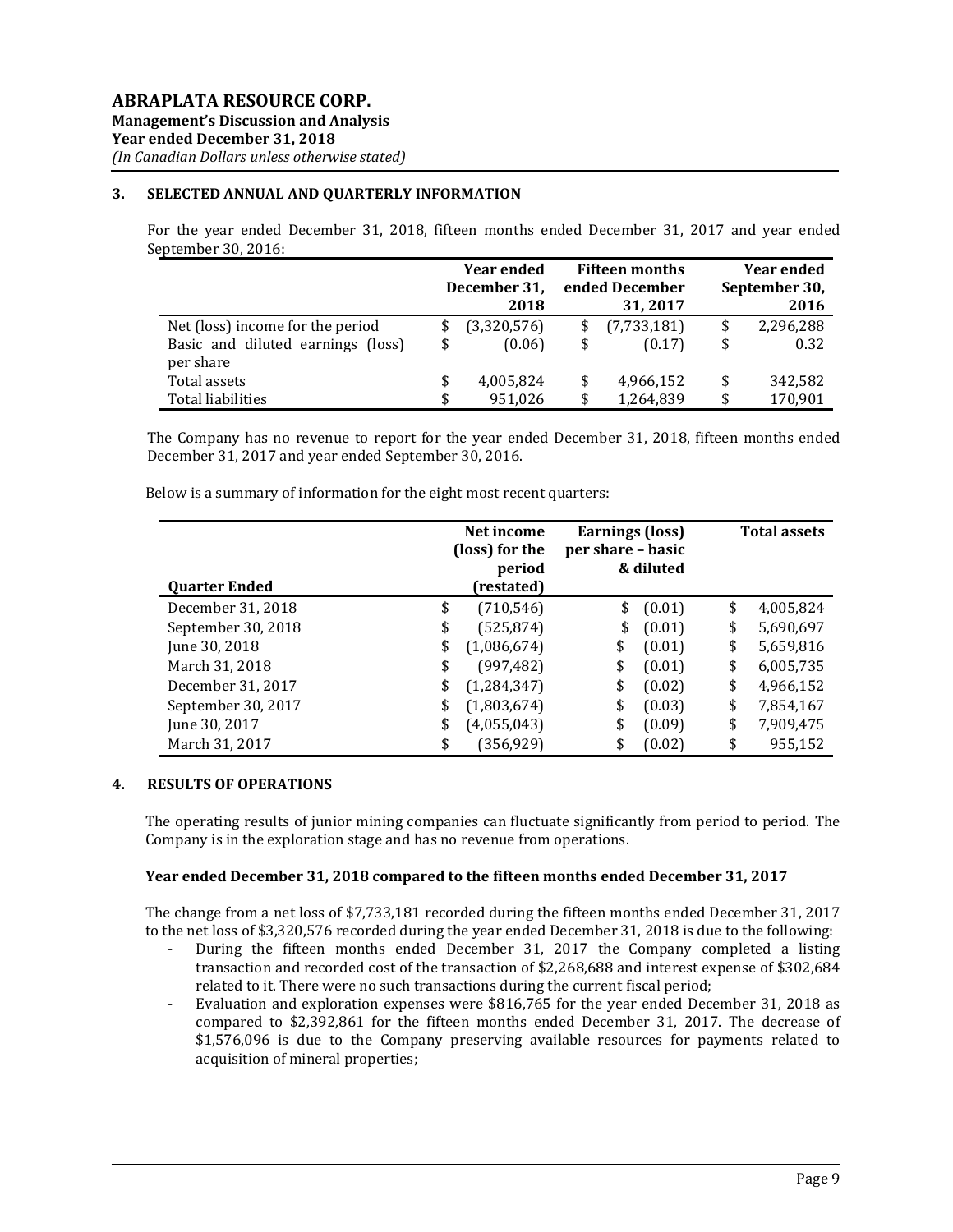## **4. RESULTS OF OPERATIONS** (continued)

- During the year ended December 31, 2018 the Company wrote off costs related to the Samenta mineral property and part of the Diablillos mineral properties for a total of \$621,302. There was no mineral property write off expenses recorded during the comparative period of the previous fiscal year;
- Investor relations and marketing activities decreased by \$131,054 from \$368,762 incurred during the fifteen months ended December 31, 2017 compared to the year ended December 31, 2018;
- Management fee decreased by \$214,462 from \$514,462 incurred during the fifteen months ended December 31, 2017 compared to the year ended December 31, 2018 due to the different fiscal period lengths and because management salaries were reduced to nil during the last three months of the year ended December 31, 2018;
- Stock based compensation decreased by \$254,038 during the year ended December 31, 2018 compared to the fifteen months ended December 31, 2017 due to the lesser number of stock options granted during the current period; and
- Office and administration expenses decreased by \$140,098 during the year ended December 31, 2018 compared to the fifteen months ended December 31, 2017 due to the different fiscal period lengths and as a result of the Company preserving available financial resources for payments related to acquisition of mineral properties;

## **Three months ended December 31, 2018 compared to the three months ended December 31, 2017**

During the three months ended December 31, 2018 net loss decreased by \$573,801 to \$710,546 compared to the net loss recorded during the three months ended December 31, 2017 due to the following:

- During the three months ended December 31, 2018 the Company wrote off a portion of the Diablillos project and recorded expenses of \$466,464. There was no such expense during the three months ended December 31, 2017;
- Evaluation and exploration expenses were \$113,985 for the three months ended December 31, 2018 compared to \$584,760 for the three months ended December 31, 2017, a decrease of \$470,775;
- Management compensation was reduced to nil during the three months ended December 31, 2018. This resulted in the decrease in management fees expense by \$176,962 compared to the three months ended December 31, 2017;
- Office and administration expenses decreased by  $$115,360$  during the three months ended December 31, 2018 compared to the three months ended December 31, 2017 due to the Company preserving available resources for payments for mineral properties; and
- Stock based compensation decreased by \$198,621 during the three months ended December 31, 2018 compared three months ended December 31, 2017 due to the lesser number of stock options granted during the current period.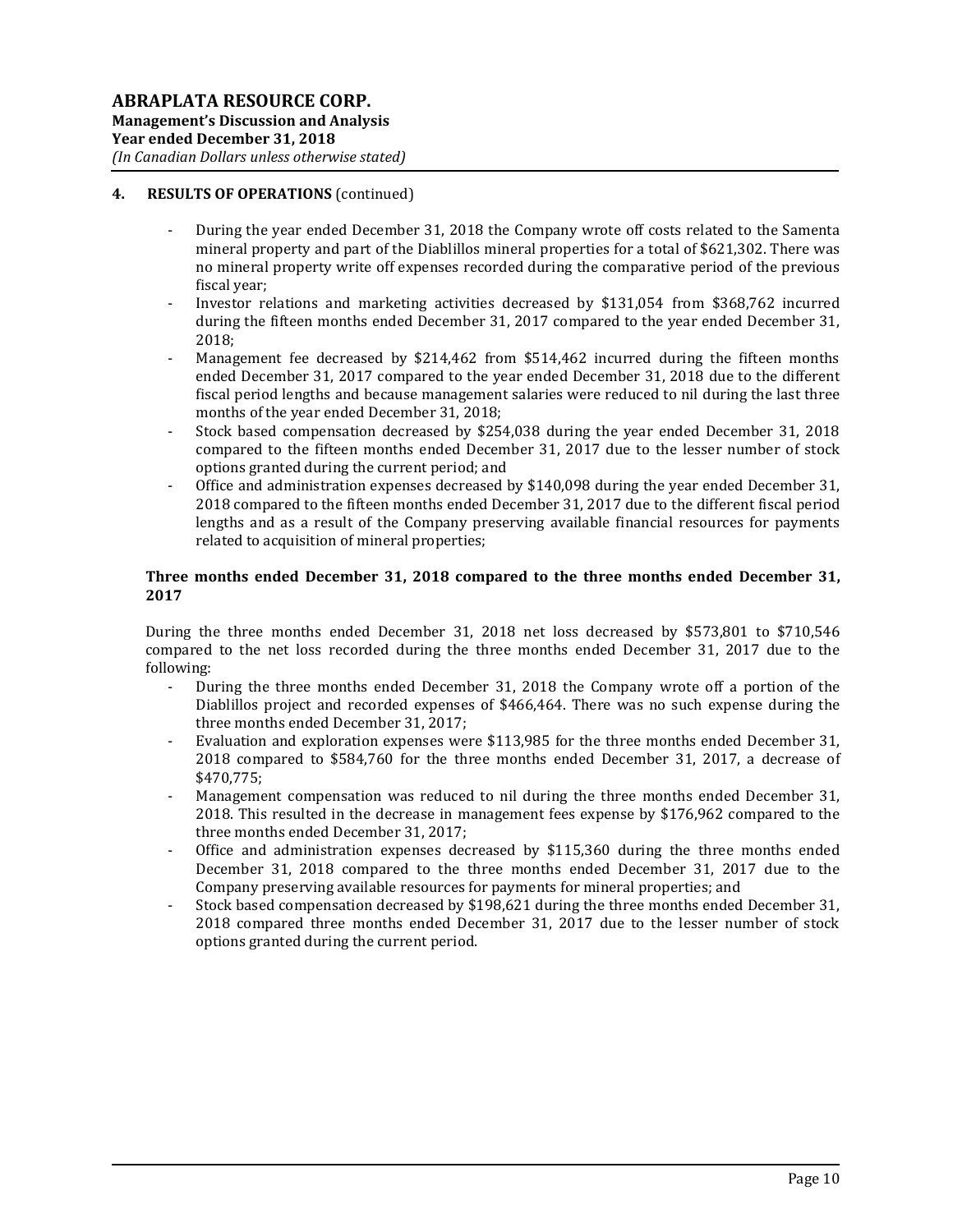## **5. MINERAL INTERESTS**

Through the Company's wholly-owned subsidiaries, the Company controls exploration projects in Argentina classified by the Company into the Diablillos Project and Cerro Amarillo Project. All acquisition costs and option payments related to these exploration projects are capitalized as mineral interests and are incurred in US dollars and translated to Canadian dollars, the presentation currency for the Company.

# **(1) Diablillos project**

On November 1, 2016, the Company closed a Share Purchase Agreement dated August 23, 2016, as amended and restated on March 31, 2017, with SSRM and Fitzcarraldo Ventures Inc. (the "Share Purchase Agreement") pursuant to which Huayra acquired from SSRM all of the issued and outstanding shares of Pacific Rim Mining Corporation Argentina S.A., ABP Global Inc. (BVI) and ABP Diablillos Inc. (BVI) (together, the "SSRM subsidiaries"). Through the acquisition of the SSRM subsidiaries, the Company acquired certain exploration projects in Salta and Chubut Provinces, Argentina (the "Diablillos Project" and the "M-18 Project").

Cash consideration payable to SSRM during the first year consists of the following:

- US\$300,000 on closing, US\$200,000 for the Diablillos and US\$100,000 for Aguas Perdidas (paid);
- US\$300,000 to be paid on or before February 15, 2017 (as amended) (paid);
- US\$500,000 to be paid on  $180<sup>th</sup>$  day after closing (paid);
- US\$50,000 to be paid on or before January 12, 2018 (as amended) (paid);
	- US\$5,000,000 to be paid on the earlier of:
		- $\circ$  The 3<sup>rd</sup> anniversary of closing;
		- $\circ$  The date on which the Company obtains a feasibility study in resect of all or any part of the project covered by the Diablillos project;
- US \$7,000,000 to be paid on the earlier of:
	- o The 5th anniversary of closing; and
	- $\circ$  The date on which construction of mining facilities commences on all or any part of the project covered by the Diablillos project.

Equity consideration consisted of Class B common shares of the Company (issued) which were automatically converted into a number of Huayra Class A Shares that, upon the completion of the reverse takeover transaction, resulted in SSRM holding common shares of the Resulting Issuer representing 19.9% of the Company's then outstanding common shares.

The royalty consideration payable to SSRM consists of a 1% net smelter returns royalty. SSRM is entitled to receive advance royalty payments totalling US\$1,000,000 over 4 years as follows:

- US\$250,000 on November 1, 2017 (paid);
- US\$250,000 on October 31, 2019 (as amended);
- US\$250,000 on November 1, 2019; and
- US\$250,000 on November 1, 2020.

These advance royalty payments will be deducted and set off against the first US\$1,000,000 of net smelter returns royalty payments otherwise payable in respect of the Diablillos Project. As security for the above obligations the Company has pledged to SSRM all the shares the Company acquired in the two entities which hold interest to the Diablillos Project and the M-18 Project.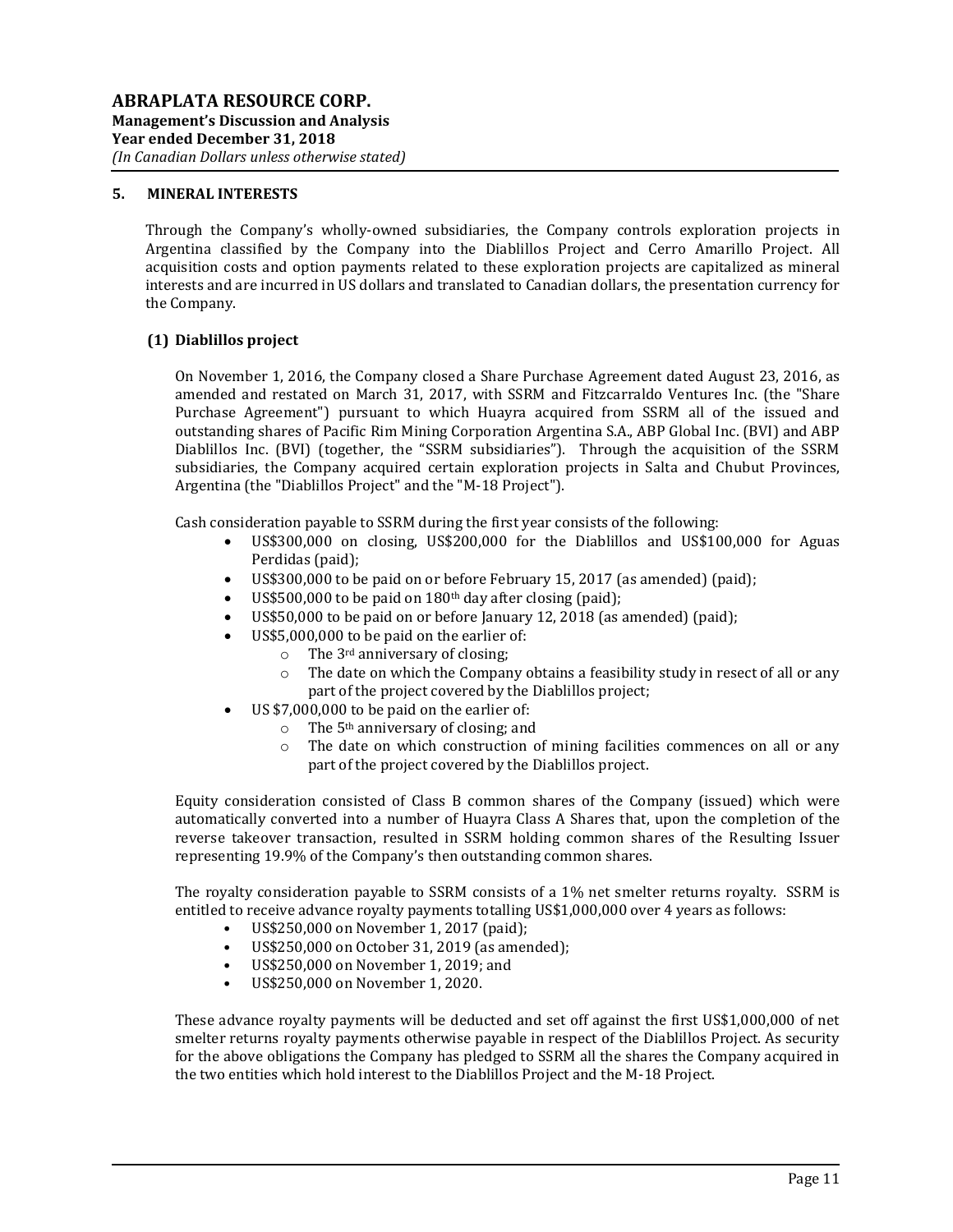#### **5. MINERAL INTERESTS** (continued)

Subsequent to the year ended on December 31, 2018, on March 1, 2019 the Company entered into a binding letter agreement ("Aethon Letter Agreement") with Aethon Minerals Corp.("Aethon"), whereby Aethon will have the exclusive right for a period of approximately five months to (i) perform technical due diligence on the Company's Diablillos Project in Argentina and (ii) negotiate with the Company the terms of an option or other transaction whereby Aethon could acquire a 50% or greater interest in the Diablillos Project. SSR Mining Inc, the original vendor of the Diablillos Project to the Company, has indicated its intention to support in principle the transactions to be negotiated by the parties pursuant to the Aethon Letter Agreement and, subject to being satisfied with the definitive transaction terms, to formally consent to the transactions and defer the due dates of scheduled cash property payments by up to four years and waive advance NSR royalty payments.

The following is a summary of the principal terms of the Aethon Letter Agreement:

- Aethon shall have the exclusive right until July 26, 2019 to complete its due diligence and negotiate the terms of, and enter into an option agreement with the Company, pursuant to which Aethon can earn a 50% interest in the Diablillos Project.
- In consideration for the exclusivity period, Aethon agrees to make an upfront payment of USD\$50,000 to the Company.
- During the Exclusivity Period, Aethon will spend a minimum of USD\$150,000 on expenditures in connection with a metallurgical testing program and other related test work to be carried out on the Project.

The Company also has written assurances from SSRM that SSRM will consent to the Aethon Agreement and the entering into the Aethon Option Agreement, subject to being satisfied with the definitive transaction terms. SSRM has also agreed to forbear from enforcing payment of outstanding NSR royalty payments during the exclusivity period. SSRM has also indicated that it would agree to delay property payments of USD\$5 million and USD\$7 million by up to four years under certain circumstances, including a merger of Aethon and AbraPlata on terms that are satisfactory to SSRM.

#### **Samenta project**

.

During the year ended December 31, 2018 the Company terminated the exploration-with-option-topurchase agreements related to Samenta mineral property. As a result, all acquisition and exploration costs incurred in relation to Samenta property were written off. During the year ended December 31, 2015 the Company's wholly owned Argentine subsidiary acquired the option to purchase the Samenta Cu-Mo porphyry prospect located in the province of Salta in northwestern Argentina. The Company signed exploration-with-option-to-purchase agreements on two separate but contiguous claim groups, Cerro Samenta Norte and Cerro Samenta Sur, comprising the Samenta Project.

The Company made a US\$30,000 payment upon completion of the due diligence. The Company paid US\$50,000 in February 2017 (as amended by agreement dated December 30, 2016), and US\$70,000 in August 2017.

The underlying owners were also entitled to a 1.5% NSR royalty of which 0.5% could have been purchased by the Company for US\$1,000,000.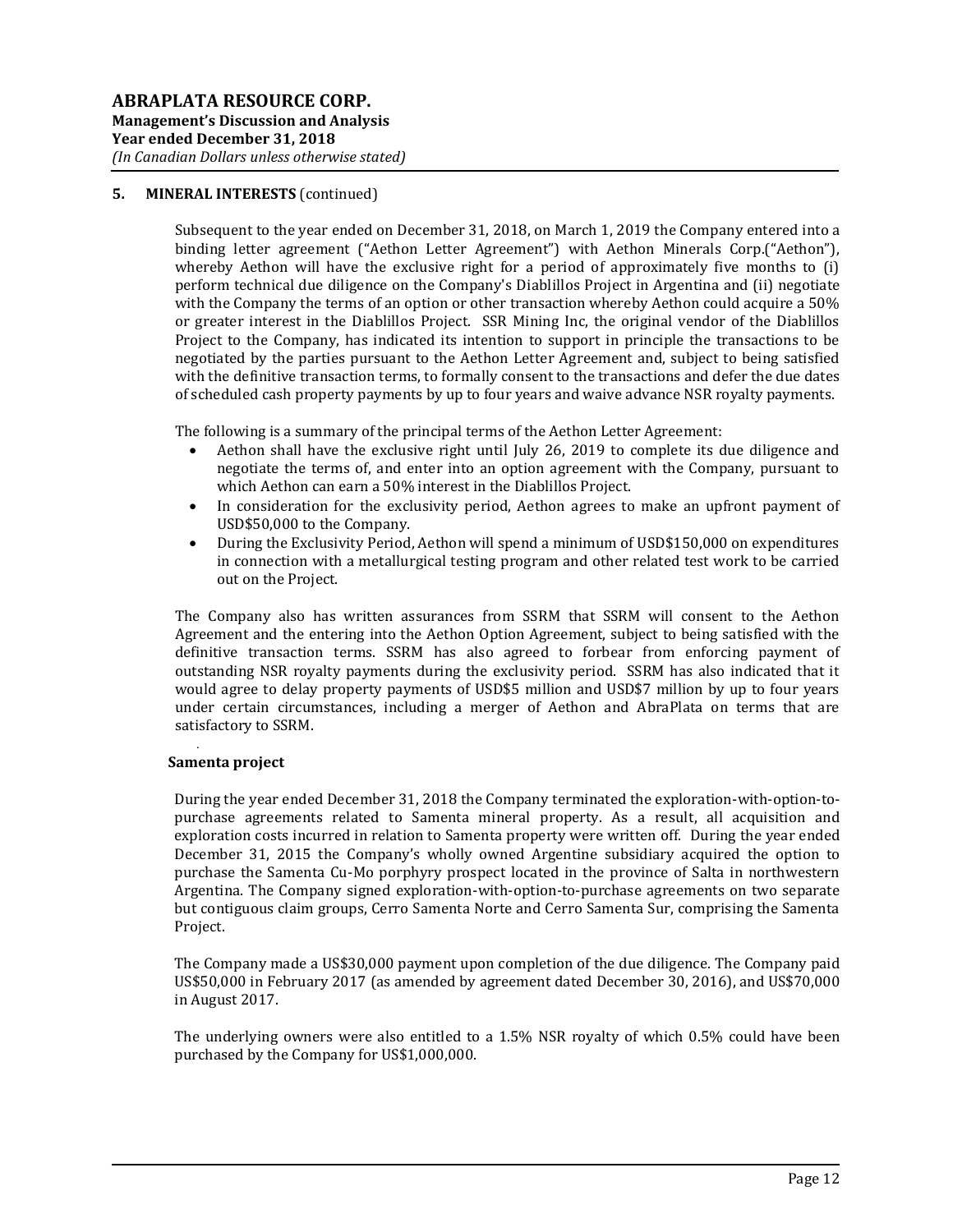## **5. MINERAL INTERESTS** (continued)

## **(2) Cerro Amarillo project**

For the Cerro Amarillo Project, the Company is awaiting the ratification of the appropriate permits to undertake, subject to financing, a stage one drilling campaign. On December 1, 2014, the Company announced that during the congressional deliberations that took place in November 2014, it was determined that any decision regarding the ratification of the drill permit should be delayed pending the completion of an inventory of glaciers in or near the project to be conducted by *Instituto Argentino de Nivología Glaciología y Ciencias Ambientales* ("IANIGLA"), the federal body charged with conducting the inventory under the Protection of Glaciers Law 26.639. IANIGLA has completed the inventory, and is expected to submit this to Congress in 2018.

On July 14, 2016, AbraPlata Argentina S.A. (former Meryllion Argentina S.A.), a wholly owned subsidiary of the Company, signed an agreement for the right to purchase the Cerro Amarillo project located in the province of Mendoza in Argentina. This agreement is a replacement agreement to the one that was entered into in 2010.

The Company made the following payments:

- US\$25,000 in October 2016, deferred to May 2017 (paid); and
- and will pay US\$25,000 annually every November, starting in November 2017, until the earlier of the ratification of appropriate permits or the receipt of exploration permits given in accordance with the legislature of the province of Mendoza (the "Notification Date"). The Company will then make a series of installments in total of US\$875,000 over 48-month period from the Notification Date. The due date for November 2018 payment was extended to January 10, 2019.

Due to uncertainty of the timing for the completion of the glaciers inventory and the ratification of the permits, the Company wrote down the Cerro Amarillo project to \$1 during the fifteen months ended December 31, 2017.

# **6. FINANCIAL INSTRUMENTS**

Financial assets and liabilities are recognized when the Company becomes a party to the contractual provisions of the instrument. Financial assets are derecognized when the rights to receive cash flows from the assets have expired or have been transferred and the Company has transferred substantially all risks and rewards of ownership.

IFRS 9 requires financial assets to be classified into three measurement categories on initial recognition: those measured at fair value through profit and loss, those measured at fair value through other comprehensive loss and those measured at amortized cost. Measurement and classification of financial assets is dependent on the Company's business model for managing the financial assets and the contractual cash flow characteristics of the financial asset.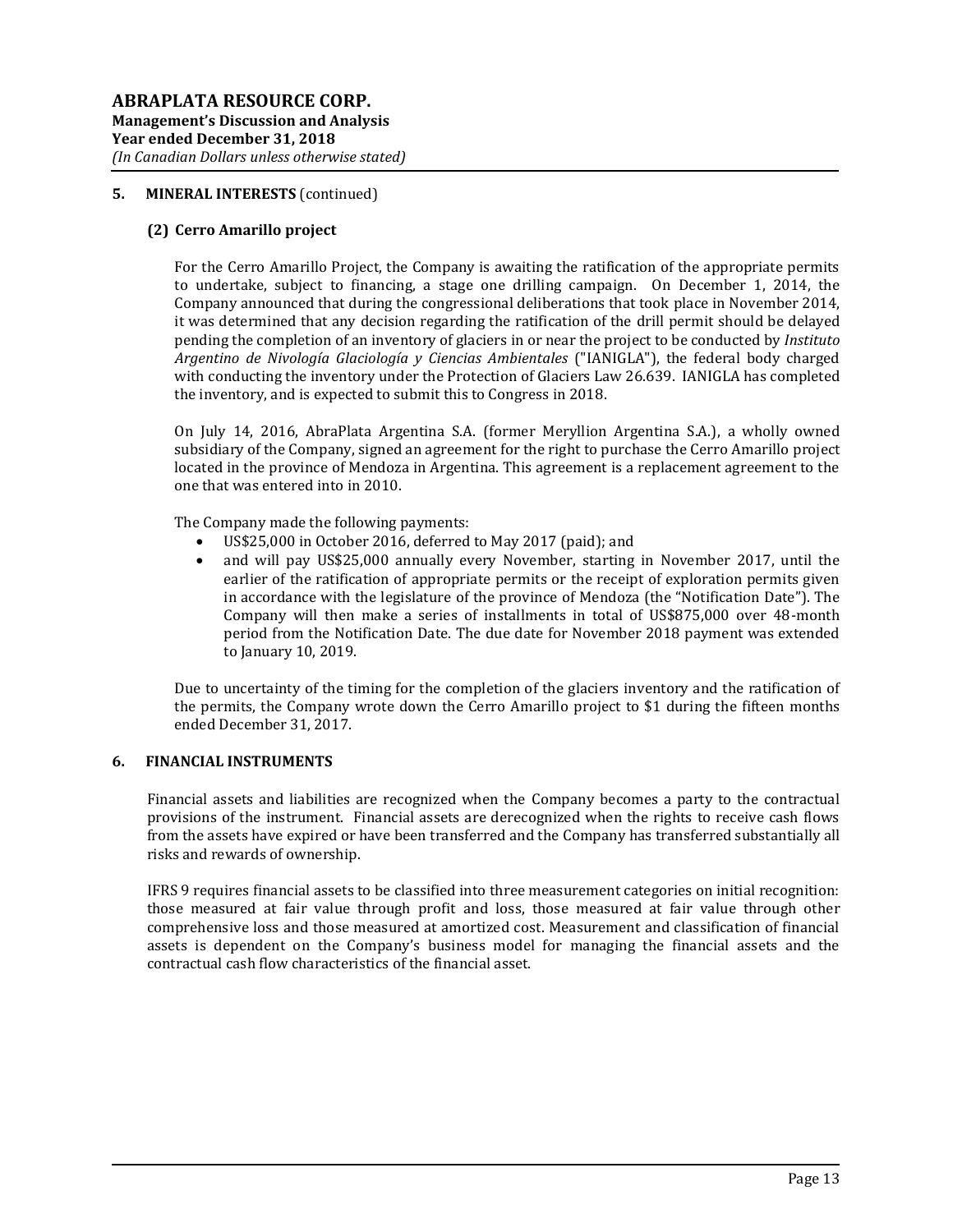## **6. FINANCIAL INSTRUMENTS (continued)**

The Company's financial instruments as at December 31, 2018 and December 31, 2017 are as follows:

|                                          | December 31, 2018 |         | December 31, 2017 |
|------------------------------------------|-------------------|---------|-------------------|
| <b>Financial assets</b>                  |                   |         |                   |
| Cash                                     | \$                | 11,662  | \$<br>22.223      |
| Receivable                               |                   | 38.944  | 69,082            |
| <b>Total financial assets</b>            |                   | 50.606  | 91,305            |
|                                          |                   |         |                   |
| <b>Financial liabilities</b>             |                   |         |                   |
| Accounts payable and accrued liabilities | S                 | 951,026 | \$<br>1,264,839   |
| <b>Total financial liabilities</b>       | \$                | 951,026 | \$<br>1,264,839   |

Additional financial instruments disclosure, including an analysis of risks associated with financial instruments, is contained in Note 6 of the Company's consolidated financial statements for the year ended December 31, 2018.

## **7. LIQUIDITY AND CAPITAL RESOURCES**

#### **(a) Liquidity**

The Company's working capital deficiency as at December 31, 2018 was \$894,978 as compared to working capital deficiency of \$1,155,738 at December 31, 2017. Included in working capital was cash of \$11,662 (December 31, 2017 - \$22,223).

Except as disclosed, the Company does not know of any trends, demands, commitments, events or uncertainties that will result in, or that are reasonably likely to result in, its liquidity either materially increasing or decreasing at present or in the foreseeable future. Material increases or decreases in liquidity are substantially determined by the success or failure of the Company's exploration programs and the Company's ability to raise additional capital as required.

The Company is not now and does not expect in the future, to be engaged in currency hedging to offset any risk of currency fluctuations.

## **(b) Capital Resources**

The Company's focus for the recently completed fiscal period and going forward is the advancement and development of its exploration projects. The major expenses that will be incurred by the Company in the next twelve months will be costs associated with its exploration activities and general and administrative activities. The Company does not believe its current working capital is sufficient to maintain its core operations for the next twelve months, and additional funding will be required by the Company to complete its strategic objectives and continue as a going concern.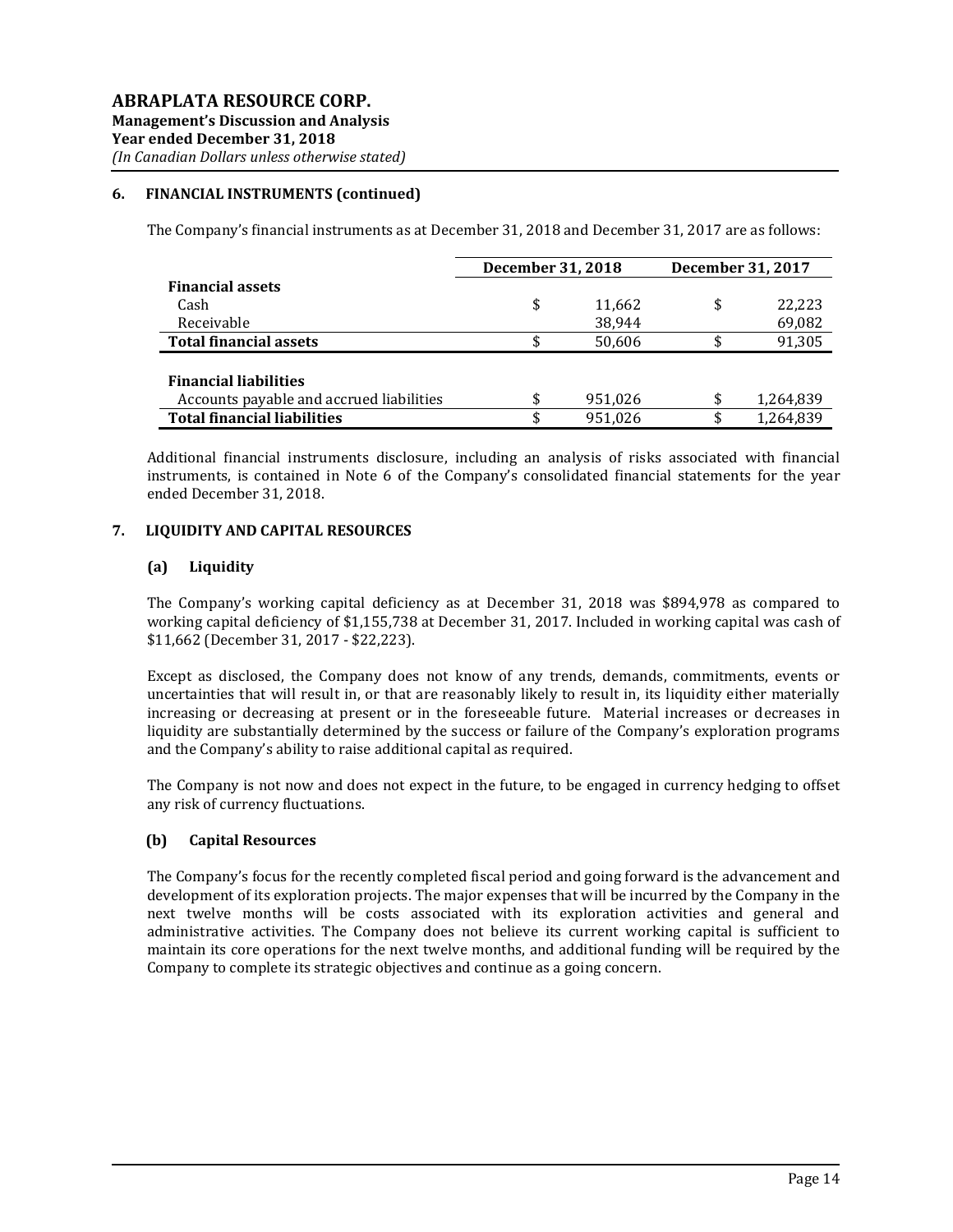# **7. LIQUIDITY AND CAPITAL RESOURCES** (continued)

## **(b) Capital Resources** (continued)

The Company depends on external financing to fund its activities and there can be no guarantee that external financing will be available at terms acceptable to the Company. The Company will be relying on further equity financing, debt financing, strategic partnerships or joint-venture partnerships as the most likely source of funds for the advancement of the Company's exploration assets to a resource delineation or feasibility stage. In the future the Company may also receive additional funds through the exercise of stock options. If adequate funds are not available when required, the Company may, based on the Company's cash position, delay, scale back or eliminate various programs.

There can be no assurance that the Company will have sufficient financing to meet its future capital requirements or that future additional financing will be available to the Company at acceptable terms. The inability to obtain additional financing may cast substantial doubt on the Company's ability to continue as a going concern.

#### **(c) Off-Balance Sheet Arrangements**

The Company has no off-balance sheet arrangements other than those disclosed under Mineral Interests.

#### **(d) Commitments**

Effective June 1, 2017, the Company has agreed to pay a monthly fee of \$10,000 for provision of management and administrative services. The agreement was amended starting from September 1, 2018 the monthly fee was reduced to \$5,000. The agreement may be terminated by the Company with 60- days written notice.

The Company also has minimum rental and operating expense payments for the Company's office space in Buenos Aires, Argentina where the lease expires on August 31, 2019.

|                                                | 2019         |      | 2020      | 2021      |     | After 2022  |
|------------------------------------------------|--------------|------|-----------|-----------|-----|-------------|
| <b>Mineral interest commitments</b>            |              |      |           |           |     |             |
| Cerro Amarillo                                 | \$<br>34.105 | - \$ | 34,105    | 34,105    | \$. | 3,410,500   |
| <b>Diablillos</b>                              | 7,162,050    |      | 682,100   | 9,549,400 |     |             |
| Total mineral interest commitments             | 7,196,155    |      | 716,205   | 9,583,505 |     | 3,410,500   |
| Minimum office rental payments in<br>Argentina | 4.911        |      |           |           |     |             |
| <b>Total commitments</b>                       | \$7,201,066  |      | \$716.205 | 9,583,505 |     | \$3.410.500 |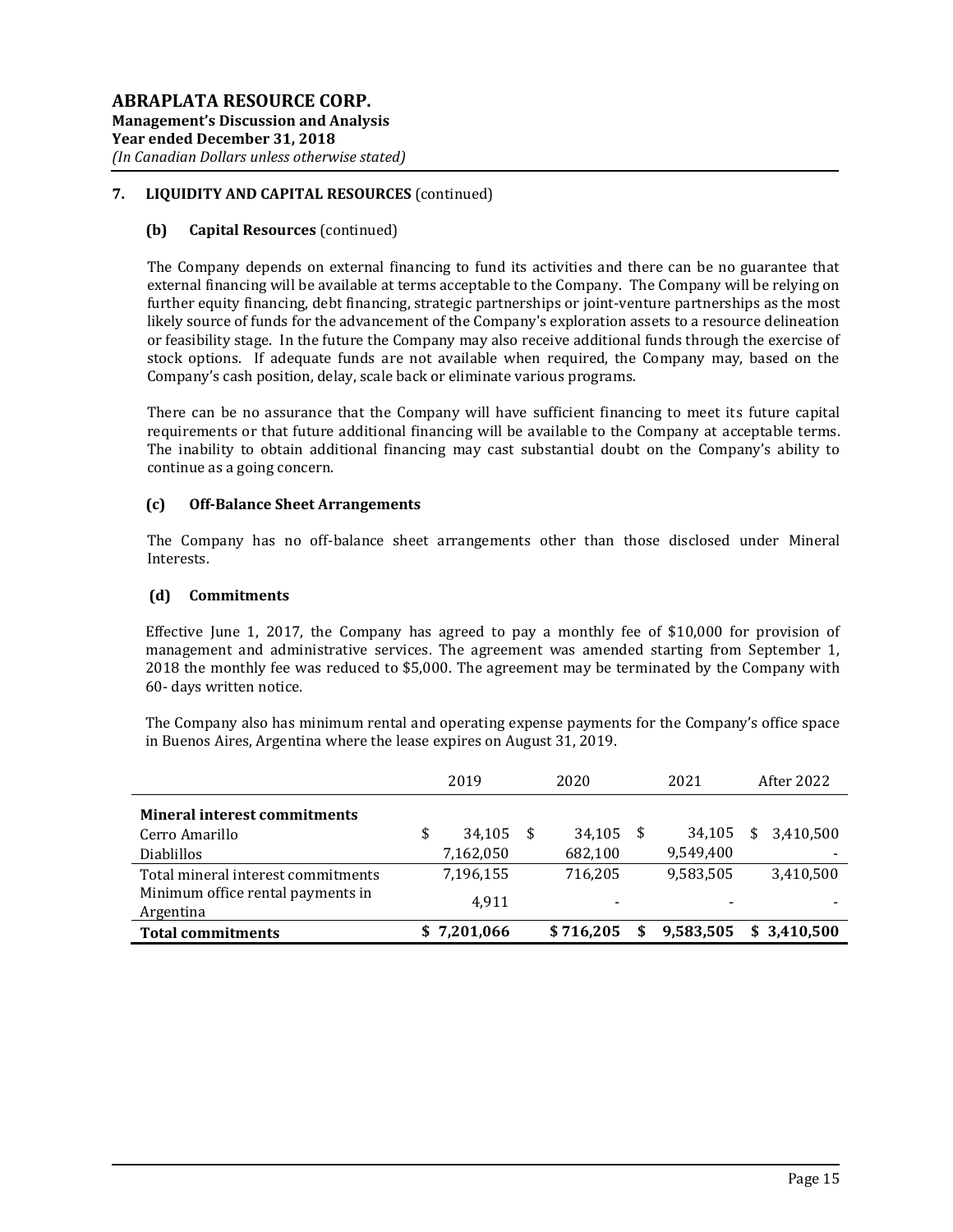#### **8. RELATED PARTY TRANSACTIONS**

Key management personnel include the members of the Board of Directors and officers of the Company, who have the authority and responsibility for planning, directing and controlling the activities of the Company. Amounts paid and accrued to directors, former director, officers and companies in which directors and officers are shareholders or partners are as follows:

|                      | Year ended December 31, |           |      |         |  |  |
|----------------------|-------------------------|-----------|------|---------|--|--|
|                      |                         | 2018      | 2017 |         |  |  |
| Management fees      | \$                      | 300,000   | \$   | 514,462 |  |  |
| Administration       |                         | 100,000   |      | 110,000 |  |  |
| Consulting fees      |                         | 118,486   |      | 57,764  |  |  |
| Professional fee     |                         | 73,849    |      |         |  |  |
| Share-based payments |                         | 453,614   |      | 648,950 |  |  |
| Total                | 1,045,949               | 1,331,176 |      |         |  |  |

As at December 31, 2018 \$523,939 (2017 – \$377,727) was payable to directors, officers and companies in which directors and officers are shareholders or partners of the Company. These amounts are unsecured, non-interest bearing and have no specific terms of repayment.

During the year ended December 31, 2018 payable in the amount of \$52,500 due to a previous officer of the Company was settled by issuing 223,404 shares.

## **9. OUTSTANDING SHARE DATA**

The Company is authorized to issue an unlimited number of common shares without par value. As at April 30, 2019, the Company has 96,673,478 common shares issued and outstanding.

| Expiry Date      | Exercise Price | Number of warrants |
|------------------|----------------|--------------------|
| January 11, 2020 | 0.30           | \$<br>10,630,909   |
| May 4, 2021      | 0.30           | \$<br>3,124,711    |
| July 31, 2021    | 0.30           | \$<br>495,062      |
| April 8, 2024    | 0.10           | \$<br>10,384,000   |
| April 18, 2024   | 0.10           | \$<br>4,616,000    |

As at April 30, 2019 the Company has the following warrants outstanding and exercisable:

As at April 30, 2019 the Company has 6,375,000 share purchase options outstanding with the weighted average exercise price of \$0.30, 4,293,750 of which are exercisable with the weighted average exercise price of \$0.38.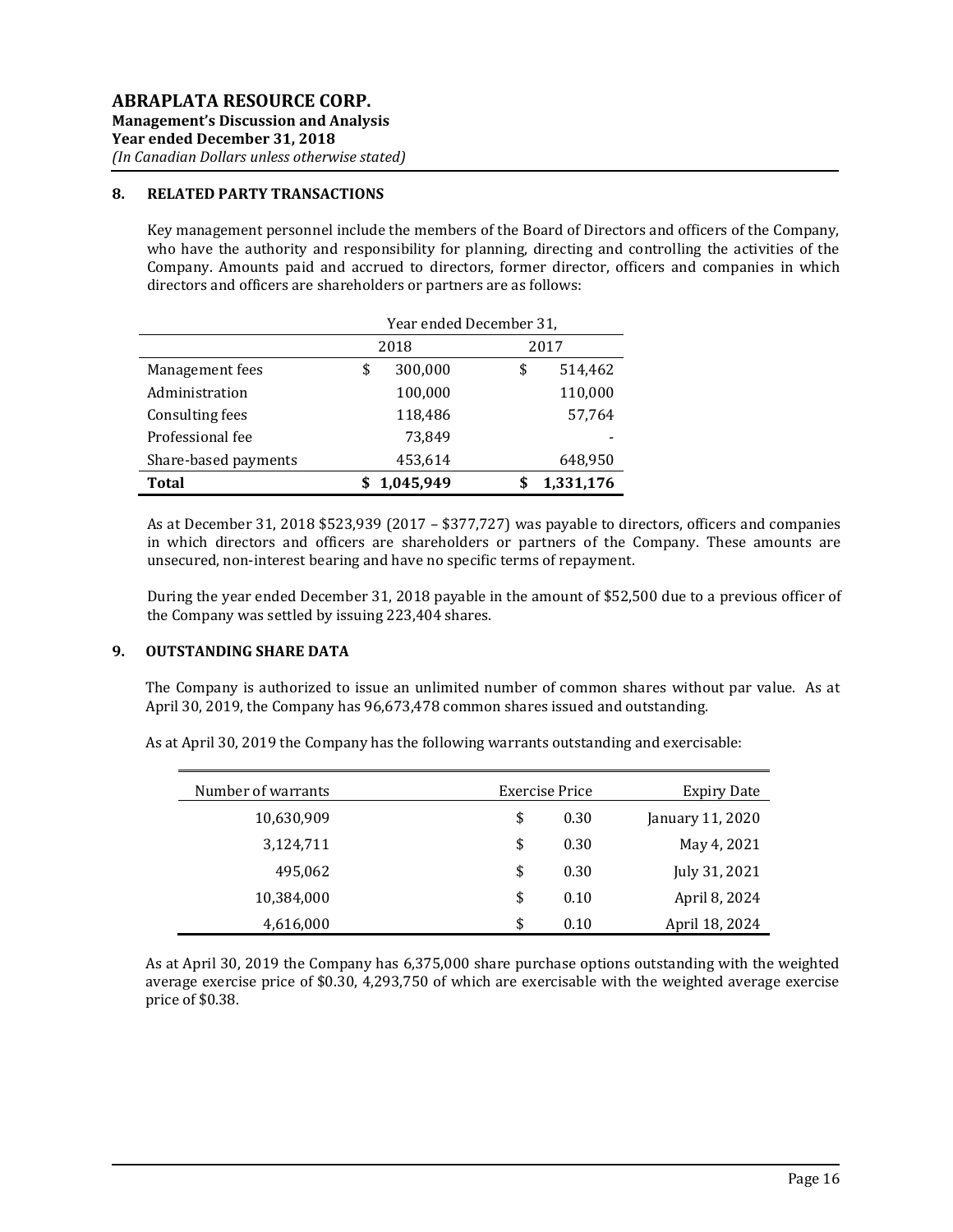#### **10. RISKS AND UNCERTAINTIES**

The Company's exploration activities and related results are subject to a number of different risks at any given time. These factors, include but are not limited to disclosure regarding: receiving required permits in Argentina, exploration results, additional financing, project delay, titles to properties, price fluctuations and share price volatility, operating hazards, insurable risks and limitations of insurance, management, foreign country and regulatory requirements, currency fluctuations and environmental regulations risks. Exploration for mineral resources involves a high degree of risk.

The cost of conducting programs may be substantial and the likelihood of success is difficult to assess. The Company seeks to counter this risk as far as possible by selecting exploration areas on the basis of their recognized geological potential to host economic deposits.

A summary of the Company's financial instruments risk exposure is provided in Note 3 of the Company's interim consolidated financial statement for the year ended December 31, 2018. The following are additional risk factors which the Company's management believes are most important in the context of the Company's business. It should be noted that this list is not exhaustive and that other risk factors may apply.

Metal price volatility may affect the future production, profitability, and financial condition of the Company. Metal prices are subject to significant fluctuation and are affected by a number of factors which are beyond the control of the Company. Such factors include, but are not limited to, interest rates, exchange rates, inflation or deflation, global supply and demand, and political economic conditions of major metal consuming countries throughout the world.

The price of silver, copper, and other metals has fluctuated widely in recent years, and future material price declines could cause development of, and commercial production from, the Projects to be impracticable or uneconomic.

The metals market also tends to move in cycles. Periods of high demand, increasing profits and high capacity utilization lead to additional capacity through expansion of existing mines and investment in new mines which results in increased production. This growth increases supply until the market is saturated, leading to declining prices and declining capacity utilization until the cycle repeats. This cyclicality in prices can result in supply/demand imbalances and pressures on mineral prices and profit margins which could have a material adverse effect on the Company's business, financial condition, results of operations or prospects.

Depending on the price of silver, gold, copper, and other metals, projected cash flow from planned mining operations may not be sufficient and the Company could be forced to discontinue development and may lose its interest in, or may be forced to sell, one or more of the mineral properties. Future production from the Company's mineral properties will be dependent on metal prices that are adequate to make these properties economically viable. Furthermore, future mine plans using significantly lower metal prices could result in material write-downs of the Company's investment in mineral properties.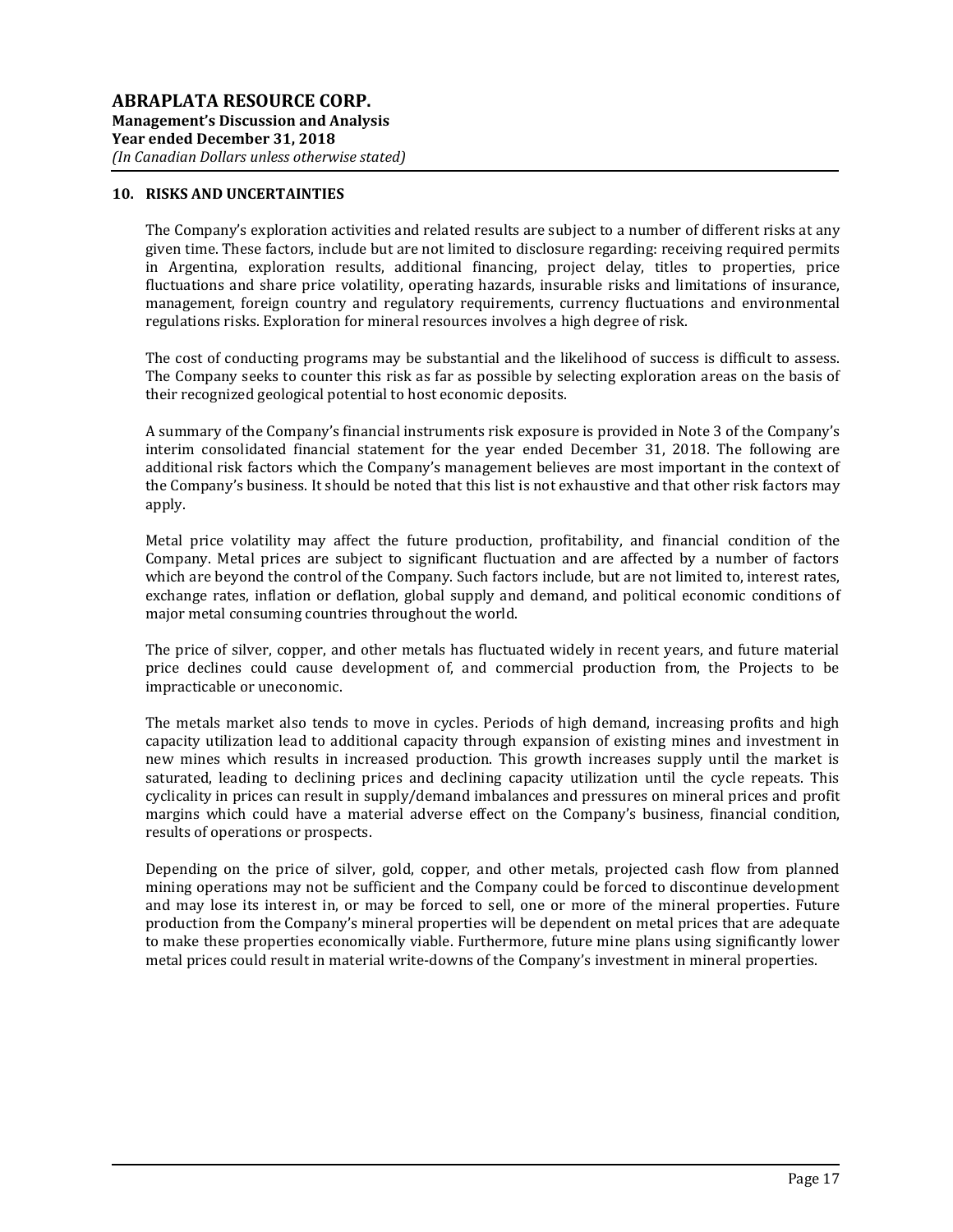In addition to adversely affecting any future Mineral Reserve estimates and its financial condition, declining commodity prices can impact operations by requiring a reassessment of the feasibility of a particular project. Such a reassessment may be the result of a management decision or may be required under financing arrangements related to a particular project. If such a reassessment determines that any of the Company's projects are not economically viable, then operations may cease and such projects may never be developed. Even if the projects are ultimately determined to be economically viable, the need to conduct such a reassessment may cause substantial delays or may interrupt operations until the reassessment can be completed. The occurrence of any of the foregoing could have a material adverse effect on the Company's business, financial condition, results of operations or prospects.

## *AbraPlata will need substantial additional financing in the future and cannot assure that such financing will be available*

To meet its operating costs and to finance its respective future acquisition, exploration, development and operating activities, the Company will require financing from external sources, including from the sale of equity and debt securities, the sale of an interest in one or more of its mineral projects, entering into joint ventures or seeking other means to meet its financing requirements. There can be no assurance that additional funding will be available to the Company or, if available, that such funding will be offered on terms acceptable to the Company. If additional financing is raised through the issuance of equity or convertible debt securities, control of the Company may change and the interests of shareholders in the net assets of the respective company may be diluted.

If unable to secure financing on acceptable terms, the Company may have to cancel or postpone certain of its planned exploration and development activities and may not be able to take advantage of acquisition opportunities.

If the Company is unable to complete minimum work obligations on its exploration projects, the projects could be relinquished under applicable exploration project agreements. The failure of the Company to obtain additional financing would have a material adverse effect on its business, financial condition, results of operations or prospects.

## *The volatility of the capital markets may affect the Company's access to and cost of capital*

Securities markets throughout the world are cyclical and, over time, tend to undergo high levels of price and volume volatility, and the market price of securities of many companies, particularly those in the resource sector, can experience wide fluctuations which are not necessarily related to the operating performance, underlying asset values or prospects of such companies. Increased levels of volatility and resulting market turmoil may adversely impact the Company and its share price.

If the Company is required to access credit markets to carry out their respective development objectives, the state of domestic and international credit markets and other financial systems could affect their respective access to, and cost of, capital. If these credit markets were significantly disrupted, as they were in 2007 and 2008, such disruptions could make it more difficult for the Company to obtain, or increase its cost of obtaining capital and financing for its operations. Such capital may not be available on terms acceptable to the Company or at all, which may have a material adverse impact on its business, financial condition, results of operations or prospects.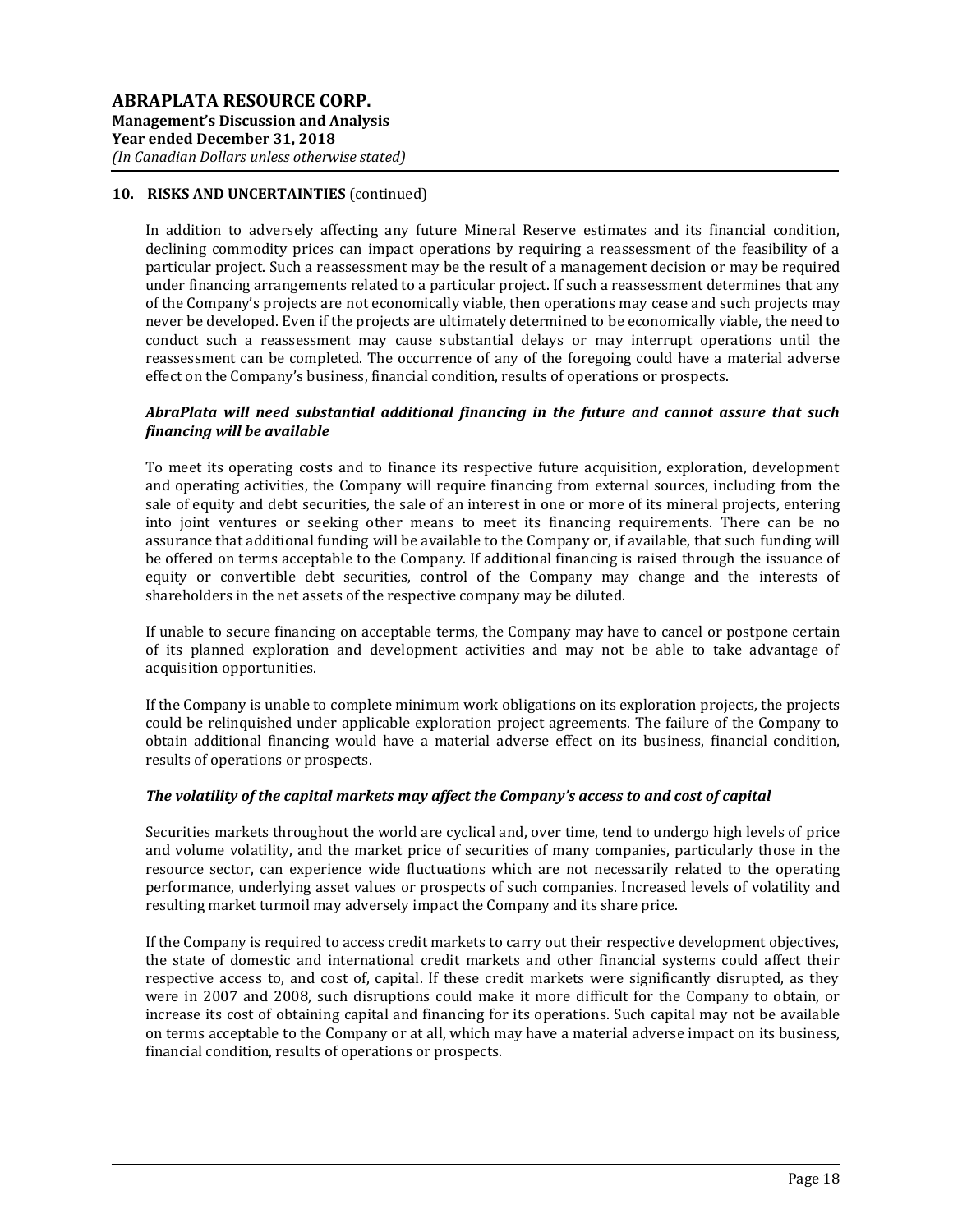#### *Exploration Risk*

The Company may engage in the potential acquisition and exploration of other resource properties, an inherently risky business, and there is no assurance that economic mineral deposits will ever be discovered, or if discovered, subsequently put into production. Most exploration activities do not result in the discovery of commercially mineable deposits.

#### *Early Stage of Development*

There is limited financial, operational and other information available with which to evaluate the prospects of the Company. There can be no assurance that the Company's operations will be profitable in the future or will generate sufficient cash flow to satisfy its working capital requirements.

#### *The Company's prospects depend on its ability to attract and retain qualified personnel*

Recruiting and retaining qualified personnel will be critical to the Company's success. The number of persons skilled in the acquisition, exploration and development of mining properties is limited and competition for such persons is intense. The Company believes that it will have the necessary personnel to meet its corporate objectives but, as its business activities grow, it will require additional key financial, administrative, mining and public relations personnel as well as additional staff on the operations side. Although the Company believes that it will be successful in attracting and retaining qualified personnel, there can be no assurance of such success.

## *Future mining operations and exploration activities are subject to laws and regulations relating to the protection and remediation of the environment*

The Company's future mining operations and exploration activities are and will be subject to laws and regulations relating to the protection and remediation of the environment. Environmental legislation provides for restrictions and prohibitions on spills, releases or emissions of various substances produced in association with certain mining industry operations, such as seepage from tailings disposal areas, which would result in environmental pollution. These laws, regulations and the governmental policies for implementation of such laws and regulations are constantly changing and are generally becoming more restrictive. The costs associated with compliance with these laws and regulations are substantial and possible future laws and regulations and changes to existing laws and regulations (including the imposition of higher taxes and mining royalties) could cause additional expense or capital expenditure, or result in restrictions or delays in the Company's development plans.

The Company cannot give any assurance that, notwithstanding its precautions and careful operating practices, breaches of environmental laws, whether inadvertent or not, or some type of environmental problem will not occur. In the event of any such breach, it is possible that the respective regulatory authority can suspend the rights of the Company, as applicable, to develop its mineral interests.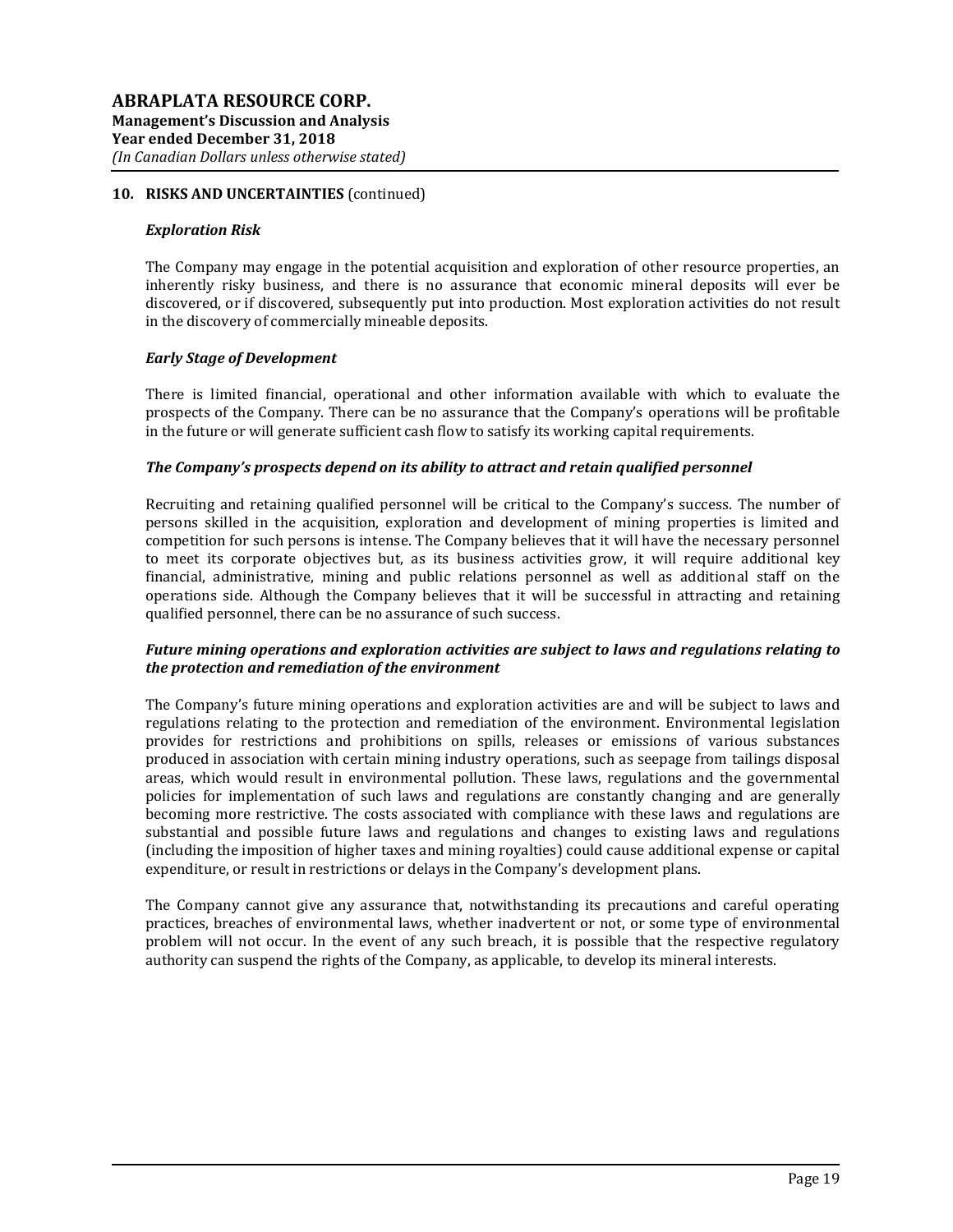A breach of environmental laws and regulations may allow governmental authorities and third parties, who have an interest in any future mining operations or the consequences of mining operations, to bring lawsuits based upon damages to project and injury to persons resulting from the environmental impact of the Company's potential future operations which could lead to the imposition of substantial fines, penalties or other civil or criminal sanctions and could have a material adverse effect on the Company's business, financial condition, results of operations or prospects.

If the Company's environmental compliance obligations were to vary as a result of changes to legislation, or if certain assumptions the Company makes to estimate liabilities are incorrect, or if unanticipated conditions were to arise in the Company's future mining operations, the Company's expenses and other obligations could increase, which could have a material adverse effect on the Company's business, financial condition, results of operations or prospects.

## *As a participant in the resource extraction industry, the Company may face opposition from local and international groups*

There is an increasing level of public concern relating to the effects of mining production on its surroundings, communities, and environment. Certain non-governmental organizations, public interest groups and reporting organizations ("NGOs"), who oppose globalization and resource development and who may not be bound to codes of ethical reporting, can be vocal critics of the mining industry. In addition, there have been many instances in which local community groups have opposed resource extraction activities, which have resulted in disruption and delays to the relevant operation. While the Company will seek to operate in a socially responsible manner, NGOs or local community organizations could direct adverse publicity and/or disrupt its operations in respect of one or more properties, regardless of the Company's successful compliance with social and environmental best practices, due to political factors and/or activities of unrelated third parties on lands in which the Company has an interest or operates.

Any such actions and the resulting media coverage could have an adverse effect on the reputation and financial condition of the Company, as applicable, or its relationships with the communities in which it operates, which could have a material adverse effect on the Company's business, financial condition, results of operations or prospects.

## *The costs of complying with applicable laws and governmental regulations may have an adverse impact on the Company's business*

The Company's operations and exploration activities will be subject to laws and regulations governing various matters. These include without limitation laws and regulations relating to repatriation of capital and exchange controls, taxation, labour standards and occupational health and safety and historic and cultural preservation.

Amendments to current laws, regulations and permits governing operations and activities of mining companies, or the more stringent enforcement thereof, could have a material adverse effect on the Company's business, financial condition, results of operations or prospects by increasing exploration expenses, future capital expenditures or future production costs or by reducing the future level of production, or cause the abandonment of or delays in the development of the Projects.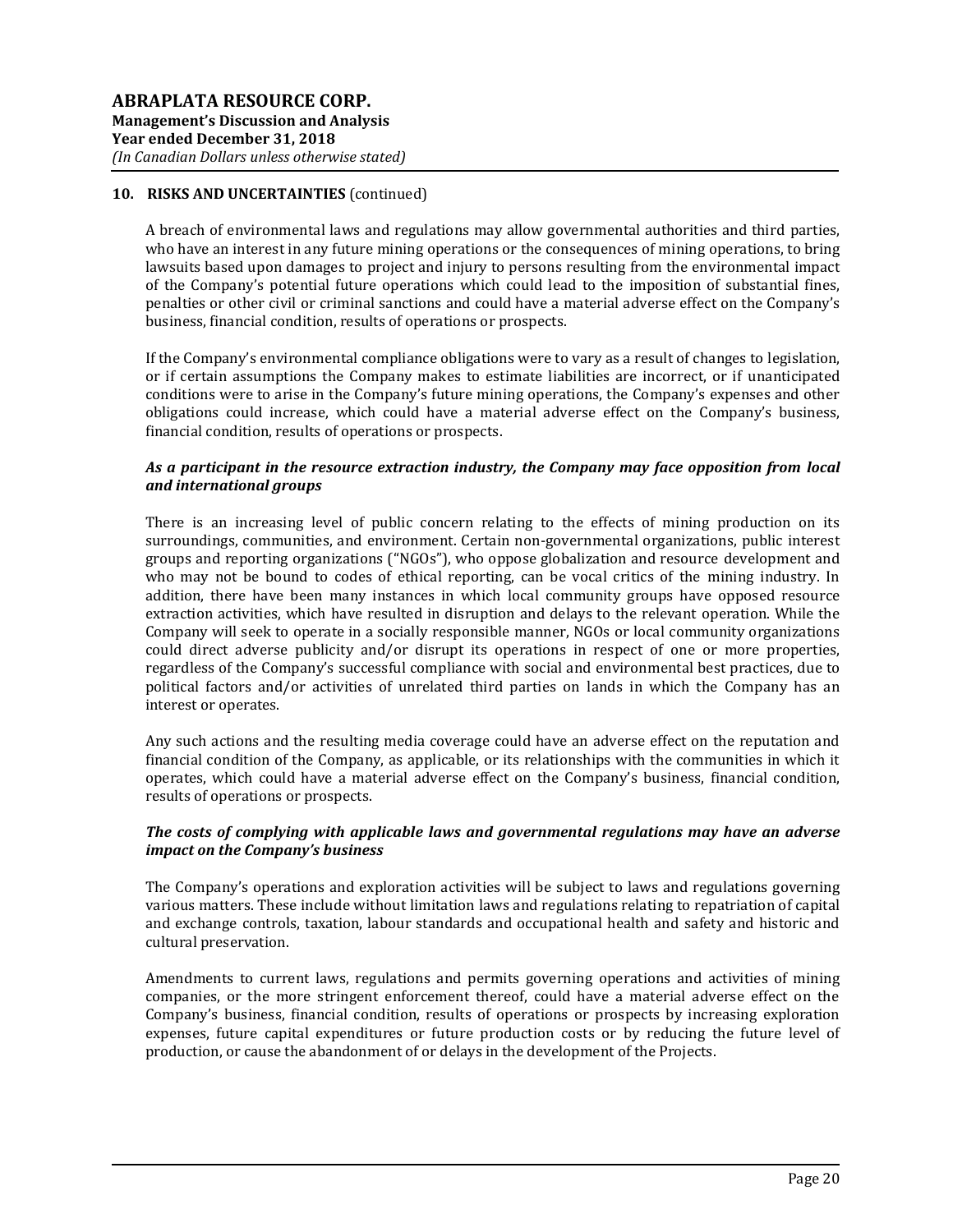## *Competition in the mining industry may adversely affect the Company*

The mining industry is intensely competitive. The Company will compete with other mining companies, many of which have greater resources and experience. Competition in the mining industry is primarily for: (i) properties which can be developed and can produce economically; (ii) the technical expertise to find, develop, and operate such properties; (iii) labour to operate the properties; and (iv) capital to fund such properties. Such competition may result in the Company being unable to acquire desired properties, to recruit or retain qualified employees or to acquire the capital necessary to fund their respective operations and develop their respective properties. The Company's inability to compete with other mining companies for these resources could have a material adverse effect on the Company's business, financial condition, results of operations or prospects.

#### *The Company's insurance coverage may not cover all of its potential losses, liabilities and damages related to its business and certain risks are uninsured or uninsurable*

The Company's business will be subject to a number of risks and hazards (as further described herein). Although the Company will maintain insurance to protect against certain risks in such amounts as it considers being reasonable, such insurance will likely not cover all the potential risks associated with its activities, including any future mining operations. The Company may also be unable to maintain insurance to cover its risks at economically feasible premiums, or at all. Insurance coverage may not continue to be available or may not be adequate to cover any resulting liability. Moreover, insurance against risks such as environmental pollution or other hazards as a result of exploration or production may not be available to the Company on acceptable or any terms. The Company might also become subject to liability for pollution or other hazards which it is not currently insured against and/or in the future may not insure against because of premium costs or other reasons. Losses from these events may cause the Company to incur significant costs which could have a material adverse effect on the Company's business, financial condition, results of operations or prospects.

## *Mining and mineral exploration is inherently dangerous and subject to factors or events beyond the Company's control*

The Company's business, and any future development or mining operations, will involve various types of risks and hazards typical of companies engaged in the mining industry. These risks will affect the exploration, development and refurbishment activities of the Company, and will affect its business to an even larger extent once commercial mining operations, if any, commence. Such risks include, but are not limited to: (i) industrial accidents; (ii) unusual or unexpected rock formations; (iii) structural cave-ins or slides and pitfall, ground or slope failures and accidental release of water from surface storage facilities; (iv) fire, flooding and earthquakes; (v) rock bursts; (vi) metals losses; (vii) periodic interruptions due to inclement or hazardous weather conditions; (viii) environmental hazards; (ix) discharge of pollutants or hazardous materials; (x) failure of processing and mechanical equipment and other performance problems; (xi) geotechnical risks, including the stability of the underground hanging walls and unusual and unexpected geological conditions;

(xii) unanticipated variations in grade and other geological problems, water, surface or underground conditions; (xiii) labour disputes or slowdowns; (xiv) work force health issues as a result of working conditions; and (xv) force majeure events, or other unfavorable operating conditions.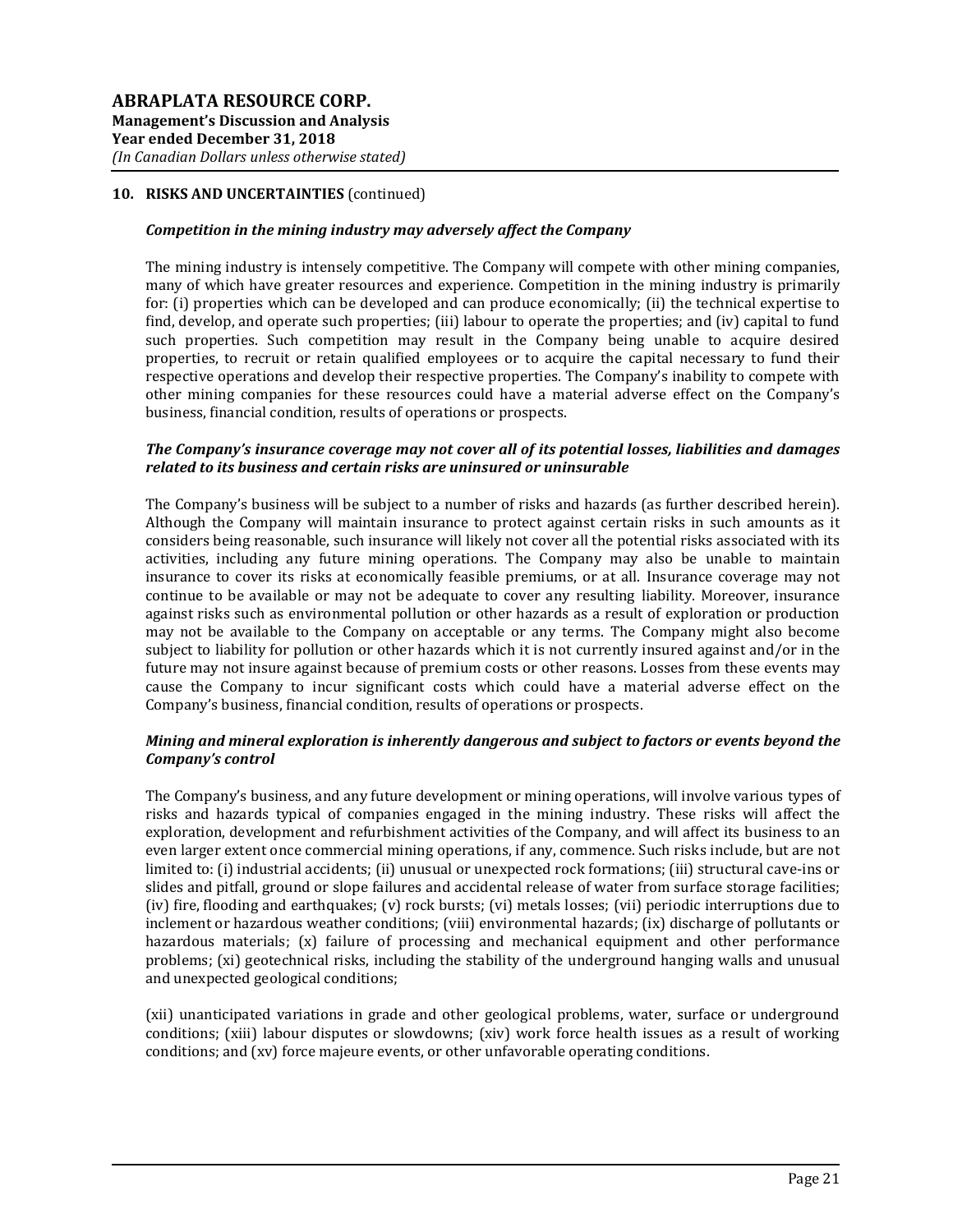These risks, conditions and events could result in: (i) damage to, or destruction of, the value of, the Projects or their facilities; (ii) personal injury or death; (iii) environmental damage to the Projects or the properties of others; (iv) delays or prohibitions on mining or the transportation of minerals; (v) monetary losses; and (vi) potential legal liability. Any of the foregoing could have a material adverse effect the Company's business, financial condition, results of operation or prospects.

## *Directors and officers may be subject to conflicts of interest*

Certain directors and officers of the Company are or may become associated with other mining and/or mineral exploration and development companies which may give rise to conflicts of interest. Directors who have a material interest in any person who is a party to a material contract or a proposed material contract with the company with which they serve are required, subject to certain exceptions, to disclose that interest and generally abstain from voting on any resolution to approve such a contract. In addition, directors and officers are required to act honestly and in good faith with a view to the best interests of their respective company. Some of the directors and officers have either other full-time employment or other business or time restrictions placed on them and accordingly, the Company will not be the only business enterprise of these directors and officers. Further, any failure of the directors or officers of the Company to address these conflicts in an appropriate manner, or to allocate opportunities that they become aware of to the Company, could have a material adverse effect on the Company's business, financial condition, results of operations or prospects.

#### **11. CRITICAL ACCOUNTING ESTIMATES AND JUDGMENTS**

The Company's management is required to make judgments in the process of applying the Company's accounting policies in the preparation of its financial statements. In addition, the preparation of the financial statements in accordance with IFRS requires that the Company's management make assumptions and estimates of effects of uncertain future events on the carrying amounts of the

Company's assets and liabilities at the end of the reporting period and the reported amounts of revenues and expenses during the reporting period. Actual results may differ from those estimates as the estimation process is inherently uncertain. Estimates are reviewed on an ongoing basis based on historical experience and other factors that are considered to be relevant under the circumstances.

While management believes the estimates are reasonable, actual results could differ from these estimates and could impact future results of operations and cash flows. Revisions to estimates and the resulting effects on the carrying amounts of the Company's assets and liabilities are accounted for prospectively.

## **(a) Critical Estimates in Applying Accounting Policies**

Significant assumptions about the future and other sources of estimation uncertainty that management has made at the end of the reporting period, that could result in a material adjustment to the carrying amounts of assets and liabilities, in the event that actual results differ from assumptions made, relate to, but are not limited to, the determination of environmental obligations, if any; the recoverability of mineral interests; and the inputs used in the Black-Scholes option pricing model to account for shares issued with trading restrictions.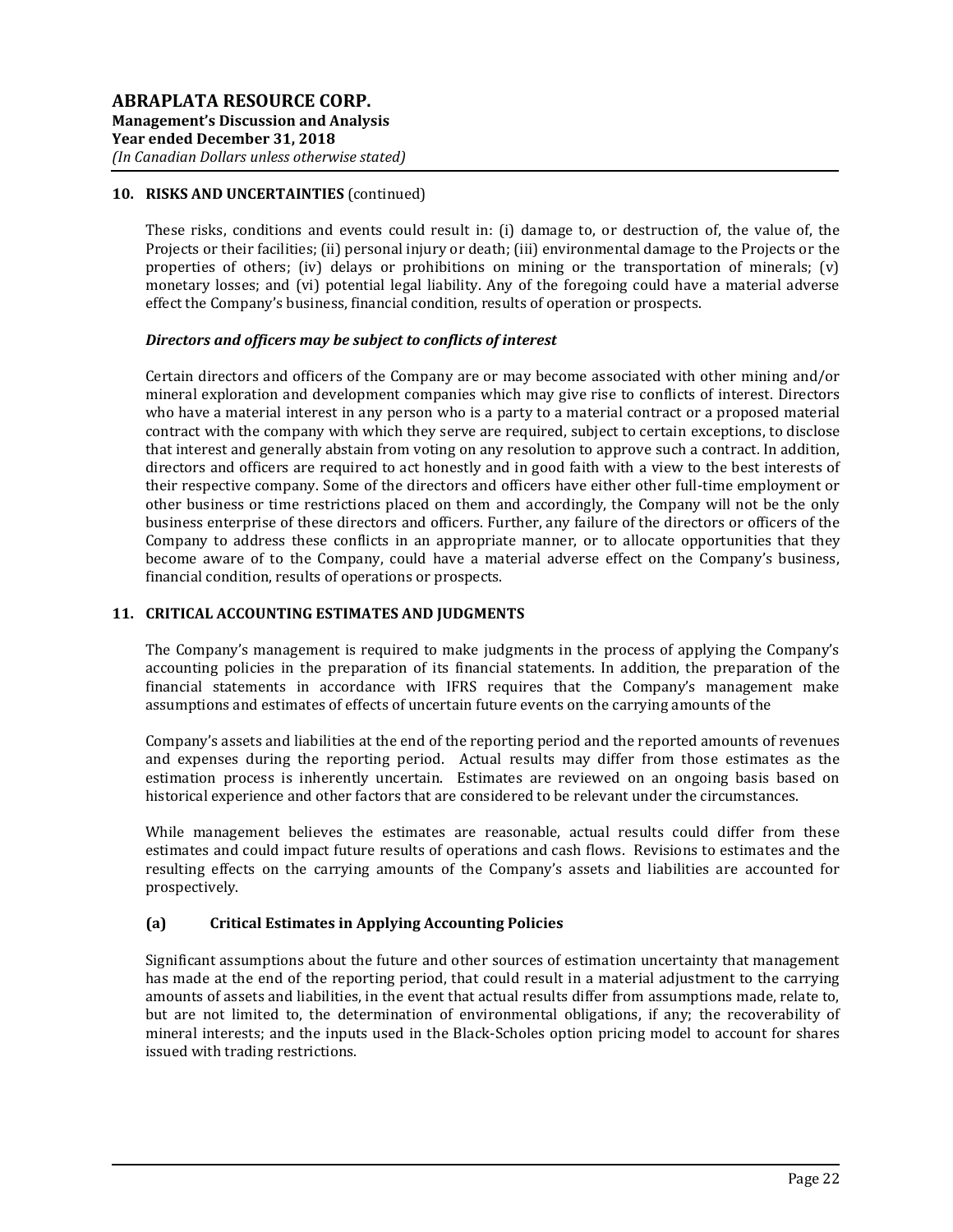## **11. CRITICAL ACCOUNTING ESTIMATES AND JUDGMENTS** (continued)

## **(b) Critical Judgments in Applying Accounting Policies**

## *Critical accounting judgments*

Critical accounting judgments are accounting policies that have been identified as being complex or involving subjective judgments or assessments, which are discussed below.

#### *Acquisitions*

The Company's acquisition of all the outstanding shares of Pacific Rim Mining Corporation Argentina S.A., ABP Global Inc. (BVI) and ABP Diablillos Inc. (BVI) (together, the "SSRM subsidiaries", see note 9(a)) has been determined to be an asset acquisition as the SSRM subsidiaries do not meet the definition of a business under IFRS 3 – Business Combinations. As a result, the acquisition of the SSRM subsidiaries has been accounted for as an asset acquisition, whereby all of the assets acquired and liabilities assumed are assigned a carrying value based on relative fair value.

The Company's acquisition of all the outstanding shares of Minera Cerro Bayo S.A. ("MCB SA", see note 9(a)) has been determined to be an asset acquisition as MCB SA does not meet the definition of a business under IFRS 3 – Business Combinations. As a result, the acquisition of MCB SA has been accounted for as an asset acquisition, whereby all of the assets acquired and liabilities assumed are assigned a carrying value based on relative fair value.

#### *Functional currency*

In accordance with IAS 21 "*The Effects of Changes in Foreign Exchange Rates*", management determined that the functional currency of AbraPlata Argentina S.A. (former Meryllion Argentina S.A.), Pacific Rim Mining Corporation Argentina S.A., and Minera Cerro Bayo S.A. is Argentine Peso. The functional currency of ABP Global Inc. (BVI) and ABP Diablillos Inc. (BVI) is the US dollar. The functional currency of AbraPlata Resource corp. and Huayra Minerals Corp. is Canadian dollar.

## *Impairment of mineral interests*

The application of the Company's accounting policy for exploration and evaluation expenditure and impairment of the capitalized expenditures requires judgment in determining whether it is likely that future economic benefits will flow to the Company, which may be based on assumptions about future events or circumstances. Estimates and assumptions made may change if new information becomes available. If, after expenditure is capitalized, information becomes available suggesting that the recovery of expenditure is unlikely, the amount capitalized is written off in profit or loss in the year the new information becomes available.

## *Going concern risk assessment*

The assessment of the Company's ability to continue as a going concern involves significant judgment. Refer to our discussion in Note 1 of the consolidated financial statements for the year ended December 31, 2018.